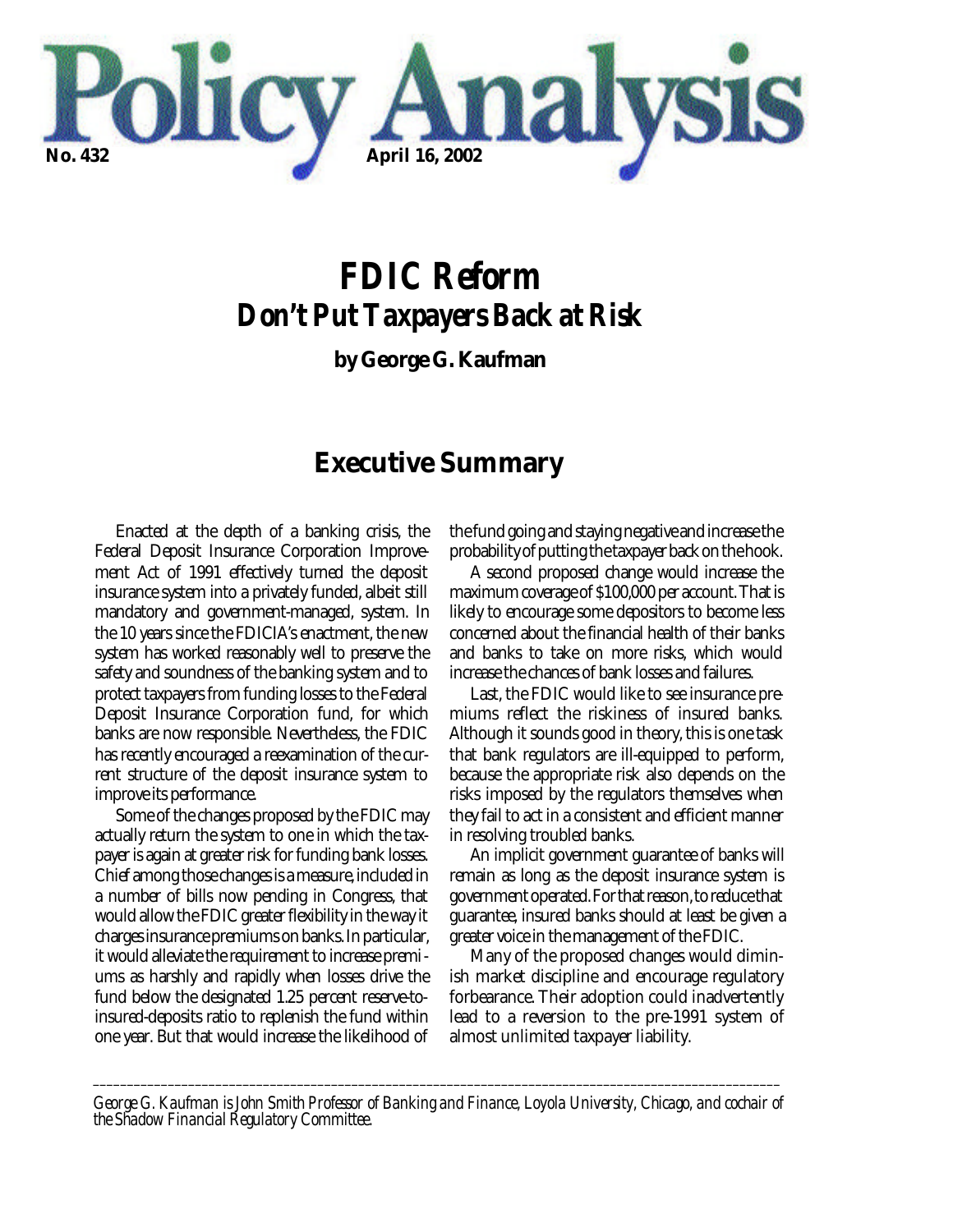**The post-FDICIA deposit insurance system is basically a privately funded, governmentmanaged system.**

### **Introduction**

In August 2000 the Federal Deposit Insurance Corporation issued a lengthy paper titled *Deposit Insurance Options Paper*, <sup>1</sup> which was intended to encourage public dialogue on possible reforms in the deposit insurance system. That paper was followed by another study, *Keeping the Promise: Recommendations for Deposit Insurance Reform*, <sup>2</sup> which presented the FDIC's recommended changes. Largely as a result of those two papers, Congress recently began hearings to consider changes in the current structure of the deposit insurance system in the United States.<sup>3</sup>

In this paper, I review the past and current structures of deposit insurance in the United States and analyze the more important changes proposed in the FDIC papers and in the subsequent bills introduced in Congress. Those changes deal mostly with three aspects of the structure: how to fund insurance losses, the pricing of risk in insurance premiums, and setting account coverage ceilings.

Federal government–sponsored deposit insurance was introduced in the United States in 1933, during the depth of the banking crisis that accompanied the Great Depression of the 1930s. The United States was the second country to adopt national deposit insurance, after Czechoslovakia. Between 1929 and 1933, the number of commercial banks in the United States declined by more than 10,000—from more than 25,000 to fewer than 15,000—mostly because of failure. In addition, there were widespread failures among savings and loan (S&L) associations, mutual savings banks, and other financial institutions. Public confidence in the ability of banks and thrift institutions to repay their deposits in full and on time was low, and runs from deposits into currency were widespread. The FDIC was established as part of the omnibus Banking (Glass-Steagall) Act of 1933 to offer full insurance on small bank deposits and partial insurance on larger deposits.<sup>4</sup> Since then, many major

and minor changes have been made in the insurance system.<sup>5</sup>

Most recently, the Federal Deposit Insurance Corporation Improvement Act of 1991 introduced major changes in the system. Like the earlier Banking Act, the FDICIA was enacted at the depth of a banking crisis, this time the crisis of the late 1980s and early 1990s. By the end of that crisis, some 1,500 commercial banks, which represented more than 10 percent of the banking industry at the start of the crisis, and some 1,200 S&Ls, or 25 percent of all the S&Ls in the country, had failed.<sup>6</sup> The costs of the S&L failures exceeded the reserves of the then federal insurer of those institutions, the Federal Savings and Loan Insurance Corporation, by some  $$125$  billion to  $$150$  billion.<sup>7</sup> That cost represented the difference between the par value of the insured and other protected deposits and the lower market value of the assets at failed institutions and was paid by the federal government—that is, by the U.S. taxpayer. Although the cost of the simultaneous bank failures came close to depleting the FDIC's reserves, it did not, and the FDIC did not require any taxpayer funding.

Since then, the banking industry has recovered strongly and few banks or thrift institutions have failed. Partially as a result, both bankers and the general public have become less concerned about deposit insurance and less familiar with its features, particularly those newly introduced by the FDICIA. This paper is in part intended to help increase awareness of both the current structure of deposit insurance and the pros and cons of some of the more important proposals for change raised in the FDIC options paper and elsewhere.<sup>8</sup>

### **The Current Structure**

The post-FDICIA deposit insurance system is basically a privately funded, governmentmanaged system. The government's liability through an implicit guarantee to pay at par at least all insured deposit claims and possibly some or all uninsured deposit claims is greatly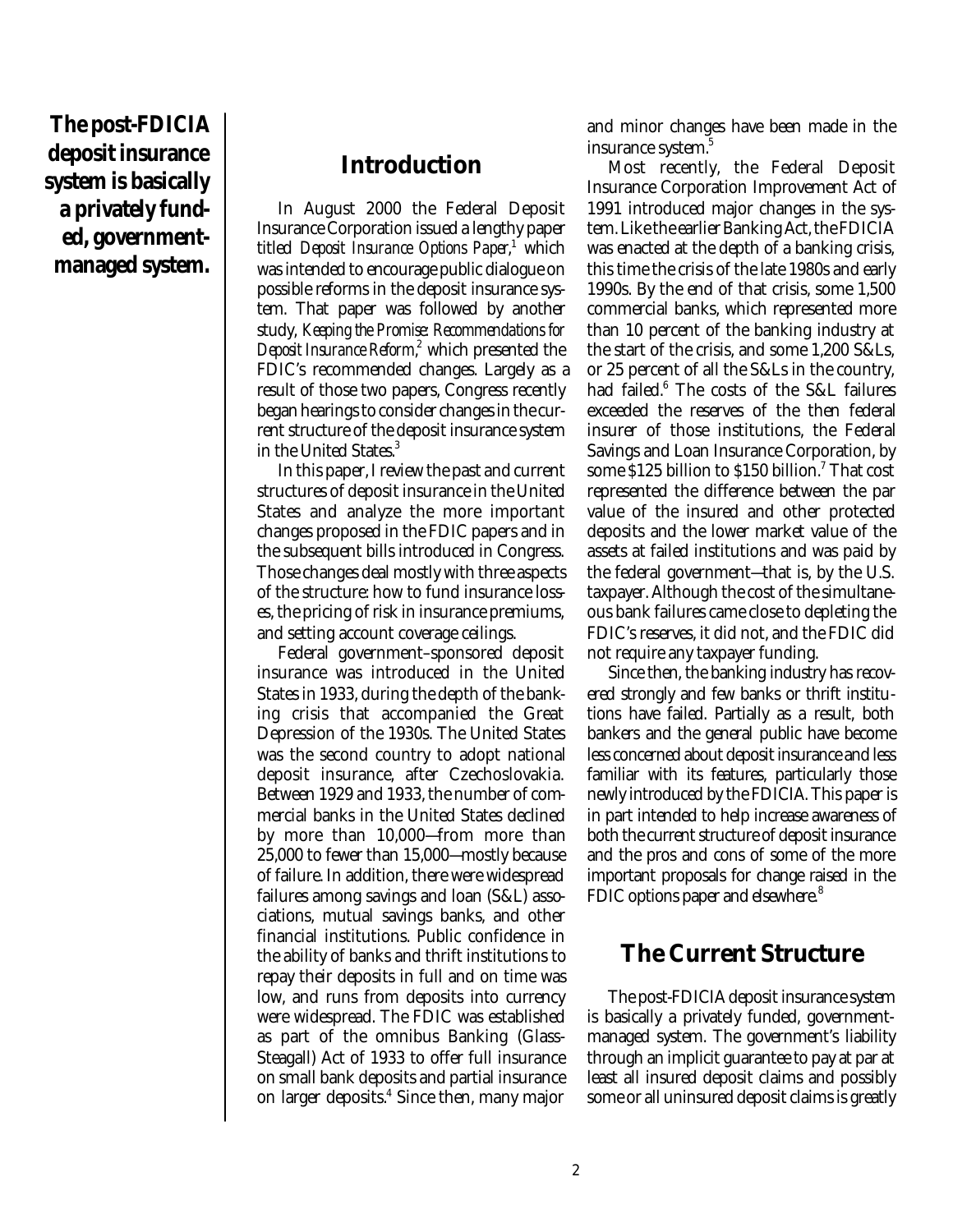diminished from what it was in the pre-FDICIA era, during which the perceived government guarantee was of paramount importance. That change stems from the way in which losses to the FDIC (which now insures both banks and S&Ls) are now funded.

### **The Fund**

Prior to the enactment of the FDICIA, the deposit insurance fund was financed through a fixed premium on banks of 8.33 basis points measured as a percentage of total domestic deposits, regardless of the riskiness of banks' assets or the size of the insurance fund, although rebates were provided when the FDIC considered the size of the fund to be appropriate. The FDIC was allowed to build up the fund in anticipation of losses and, most important, was not required to increase premiums in the event of losses to the fund. The flat premiums encouraged banks to engage in riskier behavior than they would otherwise, and the discretion the FDIC enjoyed meant that the implicit government guarantee was almost unlimited, as was the potential taxpayer liability.

The post-FDICIA structure dramatically reduces the number and amount of deposits that are likely to be protected by the FDIC in the case of bank failures. The FDICIA requires the FDIC to charge insured banks premiums to build up a fund equivalent effectively to no more and no less than 1.25 percent of insured deposits and to maintain it at that ratio.<sup>9</sup> If, thereafter, the fund falls below that ratio, either because of losses resulting from the protection of insured depositors at insolvent insured banks or from operating costs, the FDIC is required to increase premiums to bring the ratio back to the minimum percentage within one year or to impose very high premiums the next year. In addition to revenues from premiums, the FDIC receives income from investing the monies in the fund in U.S. Treasury securities.

Two further changes in the statutes have affected both the size and potential uses of the insurance fund. In 1993, the Depositor Preference Act subordinated deposits at foreign branches of U.S. banks (on which insurance premiums are not assessed) and funds at domestic branches of insured banks from nonsecured nondeposit sources, such as Federal Reserve funds purchases and bond and note sales, to both deposits at domestic branches and the FDIC. Thus, bank losses in excess of the amount of the bank's equity capital are charged to those claimants before they are charged to other depositors at domestic branches or the FDIC.<sup>10</sup> From the FDIC's point of view, those subordinated claims serve as capital that buffers it from losses. In 1996, the Deposit Insurance Funds Act effectively prohibited the FDIC from assessing premiums when the fund is above 1.25 percent, except on "risky" banks—that is, banks that are not classified both "well-capitalized" according to the prompt corrective action (PCA) criteria adopted by bank regulators under the FDICIA (see Table 1) and that do not have what is called a CAMELS rating (Capital, Assets, Management, Earnings, Liquidity, and [Market] Sensitivity)<sup>11</sup> of 1 or 2, the two highest examination ratings given by the federal bank regulators on a scale of 1 to 5 (and which are therefore not in the top left corner cell in Table 3).

Those changes effectively converted the 1.25 percent reserve ratio into a "hard target" that could not be either exceeded or fallen short of. The FDIC may not raise premiums in anticipation of future losses for which it does not reserve—for example the next cyclical downturn—and must raise premiums to finance, within one year, any losses that diminish the fund below the 1.25 percent target or increase the average premium on all banks to a minimum of 23 basis points until that target is regained. Thus, the fund is basically only a bookkeeping account. It cannot be used to provide liquidity, except when the fund is above its designated value from earnings on investments and premiums on risky banks and to finance temporary shortfalls in anticipation of revenues from required increased premiums. Indeed, for most purposes, except for financing the buildup, temporary use to finance losses, and generating earnings from investments, it does not mat**The post-FDICIA structure dramatically reduces the number and amount of deposits that are likely to be protected by the FDIC in the case of bank failures.**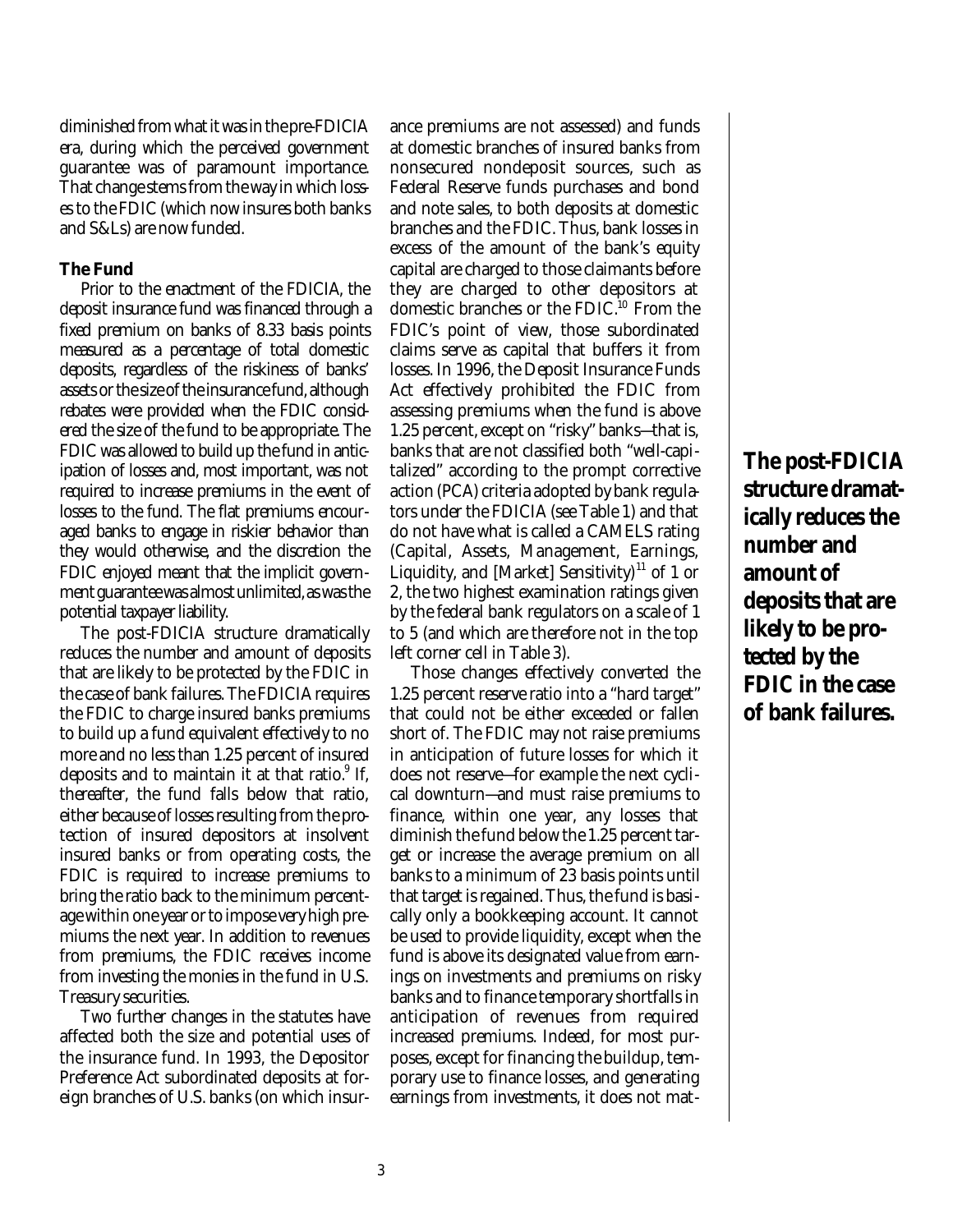|                                   | Total<br>Risk-Based<br>Capital* |     | Tier 1<br>Risk-Based<br>$Capital*$ | Tier 1<br>Leverage |          | Tangible<br>Equity |          |
|-----------------------------------|---------------------------------|-----|------------------------------------|--------------------|----------|--------------------|----------|
| Well capitalized                  | >10                             | and | >6                                 | and                | $\geq 5$ |                    |          |
| Adequately capitalized            | $\geq 8$                        | and | >4                                 | and                | >4       |                    |          |
| Undercapitalized<br>Significantly | >6                              | and | >3                                 | and                | >3       |                    |          |
| undercapitalized                  | <6                              | or  | $\leq$ 3                           | <sub>or</sub>      | $\leq$ 3 | and                | >2       |
| Critically<br>undercapitalized    |                                 |     |                                    |                    |          |                    | $\leq$ 2 |

**Table 1 Capital Adequacy Levels (percent)**

\*As percentage of risk-weighted assets.

ter much what the target value of the fund is—it could be 1 percent or 10 percent with the same effect. Once premium payments are made into the fund, they are effectively frozen and belong neither to the banks nor to the FDIC but effectively to the U.S. Treasury in whose securities they are permanently invested. This greatly changes the nature of the fund from what it was before the enactment of both the FDICIA and DIFA, when it could be built up in anticipation of losses and be used to pay as much of the FDIC's insurance and operating losses as possible without raising premiums. When the fund was exhausted, the implicit government guarantee was expected to kick in.

The change in the nature of the fund not only significantly altered the financing of any FDIC losses but also affected the extent of any implicit government guarantee of and liability for deposits at failed banks and thrifts. Because the fund can never be effectively built up or drawn down from the target ratio for very long, most future losses are paid on a pay-as-you-go basis through premiums assessed on surviving banks after losses to the FDIC from bank failures have occurred. This is referred to as "ex post settling-up."<sup>12</sup> Before those changes, premiums were assessed primarily in anticipation of losses and the fund could serve as a buffer that permitted the FDIC to delay increasing

premiums until a more opportune time. Of course, if the ex ante premiums were insufficient to keep the fund from declining too close to zero for comfort, premiums could be collected ex post. That was done to rebuild the fund in the early 1990s. Even after the FDICIA (but before the DIFA), premiums could be assessed against anticipated losses to increase the fund above the minimum 1.25 percent and any "excess funds" could be used to moderate and/or delay premium increases when losses occurred. Since 1997, when the DIFA was implemented, all premiums have been effectively determined ex post.

Requiring the FDIC to increase premiums to fund its losses greatly reduces the need for any additional government guarantee of deposits. For such a guarantee to come into play, the entire capital resources of the banking industry must first be exhausted so that the banks cannot pay the required premiums. In other words, the capital of the entire banking system now theoretically stands between the government and insured depositors. That is, the banking system has almost unlimited liability for FDIC losses.<sup>13</sup> However, though there is no explicit federal government guarantee of any deposits in the statutes, either before the changes of the 1990s or now, it is highly unlikely that the government would not protect at least all insured deposits at failed banks should the

**Requiring the FDIC to increase premiums to fund its losses greatly reduces the need for any additional government guarantee of deposits.**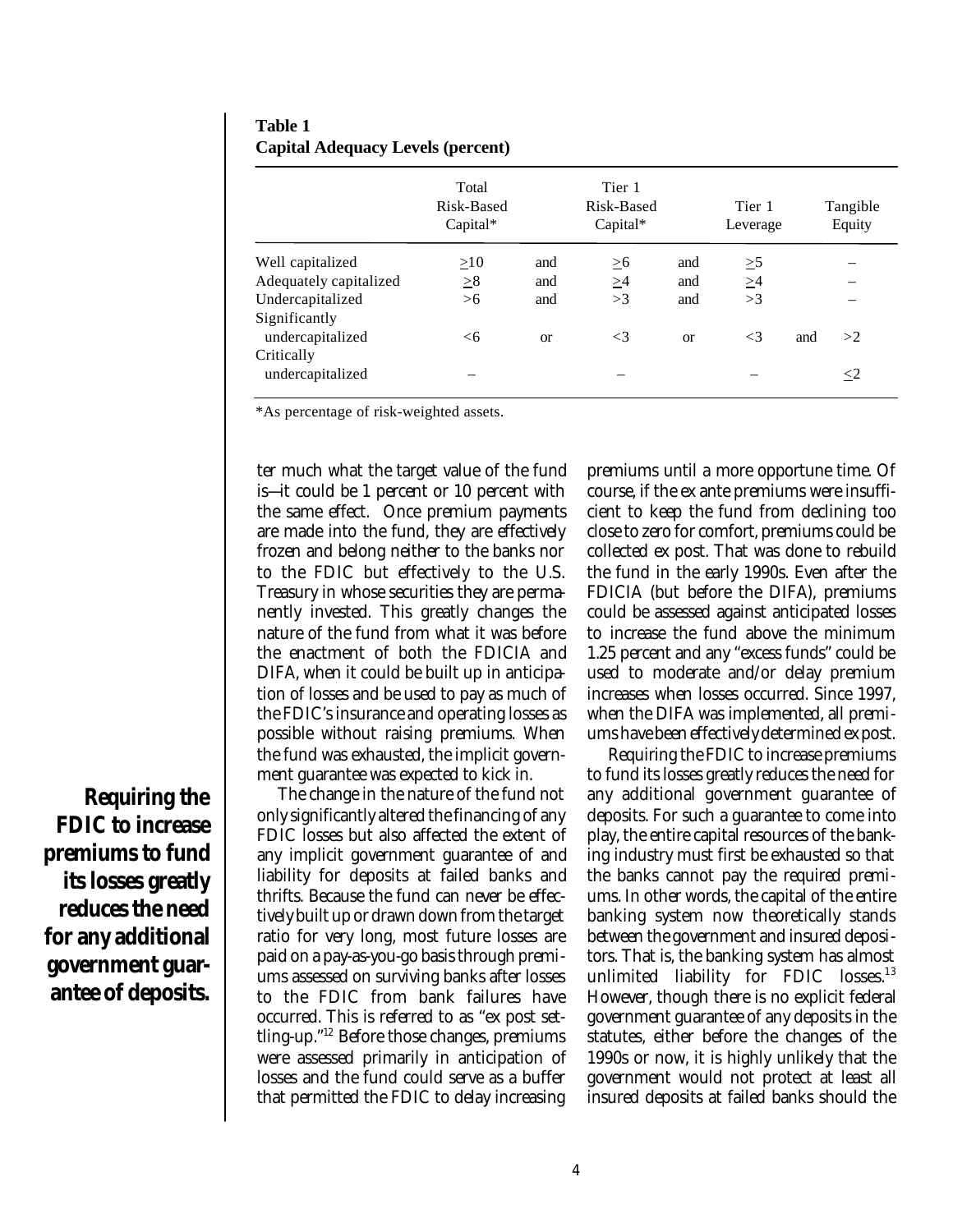resources of the banking system become exhausted. Thus, an implicit guarantee appears to remain, though vastly scaled down from before 1991.

The FDICIA also permits the FDIC to borrow up to \$30 billion from the Treasury Department, for working capital, if losses exceed the amount of the fund before offsetting revenues from the required increased premiums are received, but only if the secretary of the treasury determines that the FDIC will be able to repay the amortized principal on the loan, as well as pay the interest, from assessments on insured institutions within an agreed-upon time period.

#### **Premiums**

From 1934, when the FDIC was established, until 1993, premiums were a flat across-the-board percentage of a bank's total domestic deposits. Table 2 shows the history of assessment rates for commercial banks. The first premium column shows the rate or rates assessed in each year. From 1934 through 1989, the premium was a fixed 8.33 basis points for all banks. $14$  The second premium column shows the effective or average assessment rate actually paid, which is computed by dividing the premium (assessment) revenues by the appropriate deposit base for the period. Before 1985, the effective rates were at times lower than those assessed for the year and reflect rebates paid (assessment credits) by the FDIC to all the banks because of the small size of the losses from the few failures experienced. Those rebates were also flat across the board.

Starting in 1993, the FDICIA required the FDIC to charge premiums to insured institutions based on the "probability that the deposit insurance fund will incur a loss with respect to the institution."<sup>15</sup> In response, the FDIC developed a three-by-three risk matrix to sort banks into one of nine risk cells. The three rows of the matrix incorporate the capital-to-asset classifications specified in the prompt corrective action provisions in the FDICIA. Row 1 includes all "well-capitalized," row 2 all "adequately capitalized," and row 3 all "undercapitalized" banks. The three columns incorporate the supervisory CAMELS ratings based on bank examinations by the regulatory agencies. Column A includes banks rated 1 and 2, column B banks with a 3 rating, and column C banks rated 4 or 5, the lowest categories. The higher and further to the left the risk cell, the lower the premium assessed. Thus, using the matrix, different banks may be assessed different rates according to their risk classification.

The FDICIA required the FDIC to establish the risk-based premiums in such a way that, until the target 1.25 percent reserve ratio was achieved, the average rate would be no lower than the flat 23-basis-points rate in existence at the end of 1991. Thereafter, it could set the premium structure subject to the constraint that the average rate would prevent the fund from dropping below the minimum 1.25 percent reserve ratio for more than one year. If the reserve ratio remained below 1.25 percent for more than one year, the minimum average premium would need to be returned to 23 basis points. Currently, almost all banks are classified in the lowest risk cell, so only a few banks may be assessed premiums under DIFA. As a result, in 1993 and 1994 the effective assessment rate was higher than the premium rate for the less risky banks but lower than the rate for the riskiest banks and exceeded 23 basis points. After the FDIC reached the target 1.25 percent ratio, the effective rate dropped quickly because only the riskiest banks were assessed premiums. The low effective rates since 1996 reflect both the significant improvement in the financial health of the banking industry and the impact of DIFA, which prohibited the FDIC from assessing premiums on banks that are both well capitalized and receive CAMELS ratings of 1 or 2 and are thus ranked in the least risky cell. Currently fewer than 10 percent of all banks are assessed premiums.<sup>16</sup>

Table 3 shows the end-of-year premium assessments, by risk cell, on commercial banks from 1993 to 2000. Also shown are the number of banks and the assessable deposit base in each cell.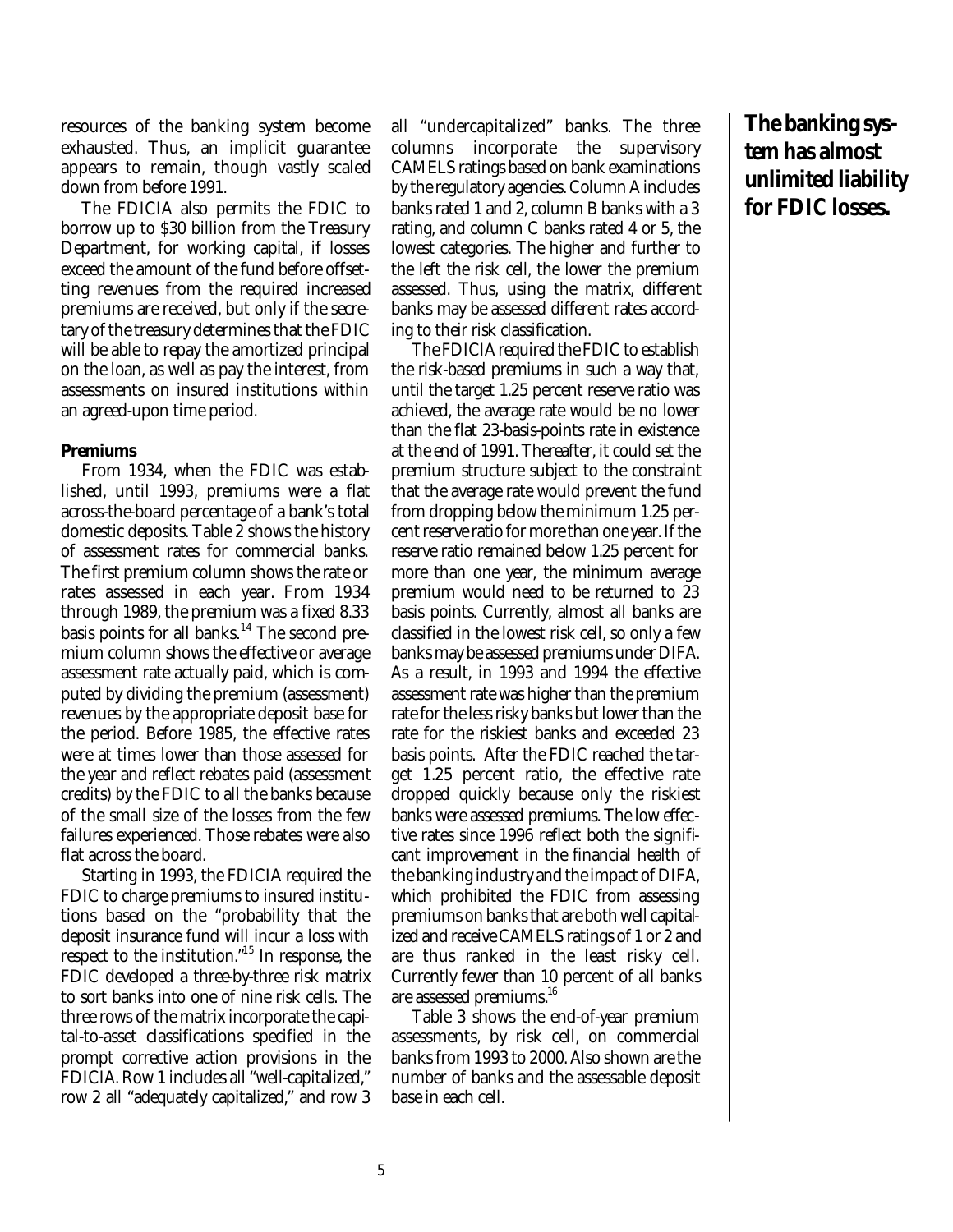| <b>Premiums Assessed</b> |                |         |           | <b>Premiums Assessed</b> |                |     |           |
|--------------------------|----------------|---------|-----------|--------------------------|----------------|-----|-----------|
|                          | Range of Rates |         | Effective |                          | Range of Rates |     | Effective |
| Year                     | High           | Low     | Rate      | Year                     | High           | Low | Rate      |
|                          |                |         |           |                          |                |     |           |
| 2000                     | 27.00          | 0.00    | 0.14      | 1966                     | 8.33           |     | 3.23      |
| 1999                     | 27.00          | 0.00    | 0.11      | 1965                     | 8.33           |     | 3.23      |
| 1998                     | 27.00          | 0.00    | 0.08      | 1964                     | 8.33           |     | 3.23      |
| 1997                     | 27.00          | 0.00    | 0.08      | 1963                     | 8.33           |     | 3.13      |
| 1996                     | 27.00          | 0.00    | 0.24      | 1962                     | 8.33           |     | 3.13      |
| 1995                     | 31.00          | $4.00*$ | 12.40     | 1961                     | 8.33           |     | 3.23      |
| 1994                     | 31.00          | 23.00   | 23.60     | 1960                     | 8.33           |     | 3.70      |
| 1993                     | 31.00          | 23.00   | 24.40     |                          |                |     |           |
|                          |                |         |           |                          |                |     |           |
|                          |                |         |           |                          |                |     |           |
|                          |                |         |           | 1959                     | 8.33           |     | 3.70      |
| 1992                     | 23.00          |         | 23.00     | 1958                     | 8.33           |     | 3.70      |
| 1991                     | 23.00          |         | 21.25     | 1957                     | 8.33           |     | 3.57      |
| 1990                     | 12.00          |         | 12.00     | 1956                     | 8.33           |     | 3.70      |
| 1989                     | 8.33           |         | 8.33      | 1955                     | 8.33           |     | 3.70      |
| 1988                     | 8.33           |         | 8.33      | 1954                     | 8.33           |     | 3.57      |
| 1987                     | 8.33           |         | 8.33      | 1953                     | 8.33           |     | 3.57      |
| 1986                     | 8.33           |         | 8.33      | 1952                     | 8.33           |     | 3.70      |
| 1985                     | 8.33           |         | 8.33      | 1951                     | 8.33           |     | 3.70      |
| 1984                     | 8.33           |         | 8.00      | 1950                     | 8.33           |     | 3.70      |
| 1983                     | 8.33           |         | 7.14      | 1949                     | 8.33           |     | 8.33      |
| 1982                     | 8.33           |         | 7.69      | 1948                     | 8.33           |     | 8.33      |
| 1981                     | 8.33           |         | 7.14      | 1947                     | 8.33           |     | 8.33      |
| 1980                     | 8.33           |         | 3.70      | 1946                     | 8.33           |     | 8.33      |
| 1979                     | 8.33           |         | 3.33      | 1945                     | 8.33           |     | 8.33      |
| 1978                     | 8.33           |         | 3.85      | 1944                     | 8.33           |     | 8.33      |
| 1977                     | 8.33           |         | 3.70      | 1943                     | 8.33           |     | 8.33      |
| 1976                     | 8.33           |         | 3.70      | 1942                     | 8.33           |     | 8.33      |
| 1975                     | 8.33           |         | 3.57      | 1941                     | 8.33           |     | 8.33      |
| 1974                     | 8.33           |         | 4.35      | 1940                     | 8.33           |     | 8.33      |
| 1973                     | 8.33           |         | 3.85      | 1939                     | 8.33           |     | 8.33      |
| 1972                     | 8.33           |         | 3.33      | 1938                     | 8.33           |     | 8.33      |
| 1971                     | 8.33           |         | 3.45      | 1937                     | 8.33           |     | 8.33      |
| 1970                     | 8.33           |         | 3.57      | 1936                     | 8.33           |     | 8.33      |
| 1969                     | 8.33           |         | 3.33      | 1935                     | 8.33           |     | 8.33      |
| 1968                     | 8.33           |         | 3.33      | 1934                     | 8.33           |     | 8.33      |
| 1967                     | 8.33           |         | 3.33      |                          |                |     |           |

### **Table 2 FDIC Insurance Premiums, 1934–2000 (basis points)**

Source: Federal Deposit Insurance Corporation, *Annual Report* (various years). \*Effective June 1, 1995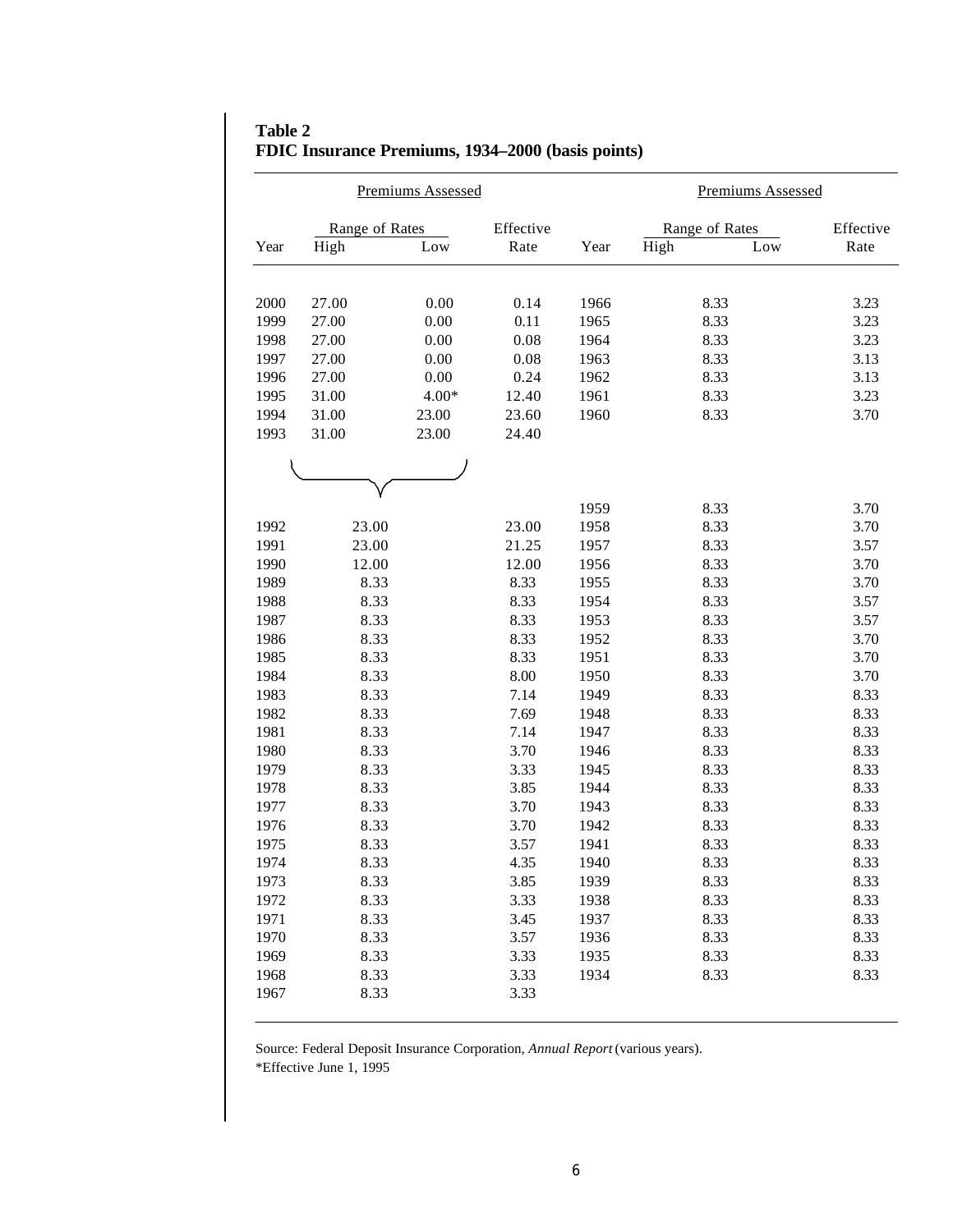### **Table 3 End-of-Year Insurance Premiums for Commerical Banks by Capital Category and Supervisory Risk Group, 1993–2001**

|                                      |                  | <b>Supervisory Risk Group</b> |         |  |
|--------------------------------------|------------------|-------------------------------|---------|--|
| Capital Category                     | Group A          | Group B                       | Group C |  |
|                                      | 1993             |                               |         |  |
| 1. Well capitalized                  |                  |                               |         |  |
| Premium (Basis Points)               | 23               | 26                            | 29      |  |
| # Institutions                       | 9,595            | 1,112                         | 288     |  |
| Assessable Deposit Base (\$billions) | 1,923.7          | 330.1                         | 72.3    |  |
| 2. Adequately capitalized            |                  |                               |         |  |
| Premium (Basis Points)               | 26               | 29                            | 30      |  |
| # Institutions                       | 59               | 48                            | 112     |  |
| Assessable Deposit Base (\$billions) | 58.5             | 9.1                           | 20.3    |  |
| 3. Undercapitalized                  |                  |                               |         |  |
| Premium (Basis Points)               | 29               | 30                            | 31      |  |
| # Institutions                       | 3                | 4                             | 66      |  |
| Assessable Deposit Base (\$billions) | 0.3              | 0.9                           | 11.6    |  |
|                                      | 1994             |                               |         |  |
| 1. Well capitalized                  |                  |                               |         |  |
| Premium (Basis Points)               | 23               | 26                            | 29      |  |
| # Institutions                       | 9,820            | 634                           | 168     |  |
| Assessable Deposit Base (\$billions) | 2,153.3          | 133.8                         | 20.9    |  |
| 2. Adequately capitalized            |                  |                               |         |  |
| Premium (Basis Points)               | 26               | 29                            | 30      |  |
| # Institutions                       | 79               | 29                            | 47      |  |
| Assessable Deposit Base (\$billions) | 45.9             | 4.5                           | 5.7     |  |
| 3. Undercapitalized                  |                  |                               |         |  |
| Premium (Basis Points)               | 29               | 30                            | 31      |  |
| # Institutions                       | 2                | 1                             | 34      |  |
| Assessable Deposit Base (\$billions) | 0.1              |                               | 3.6     |  |
| 1. Well capitalized                  | 1995             |                               |         |  |
| Premium (Basis Points)               | 4                | 7                             | 21      |  |
| # Institutions                       | 1,553            | 138                           | 25      |  |
| Assessable Deposit Base (\$billions) | 2,388.9          | 42.5                          | 8.7     |  |
| 2. Adequately capitalized            |                  |                               |         |  |
| Premium (Basis Points)               | 7                | 14                            | 28      |  |
| # Institutions                       | 25               | 31                            | 26      |  |
| Assessable Deposit Base (\$billions) | 29.6             | 2.9                           | 3.4     |  |
| 3. Undercapitalized                  |                  |                               |         |  |
| Premium (Basis Points)               | 14               | 28                            | 31      |  |
| # Institutions                       | $\boldsymbol{0}$ | $\boldsymbol{0}$              | 10      |  |
| Assessable Deposit Base (\$billions) | $0.2\,$          |                               | 1.6     |  |

*continued*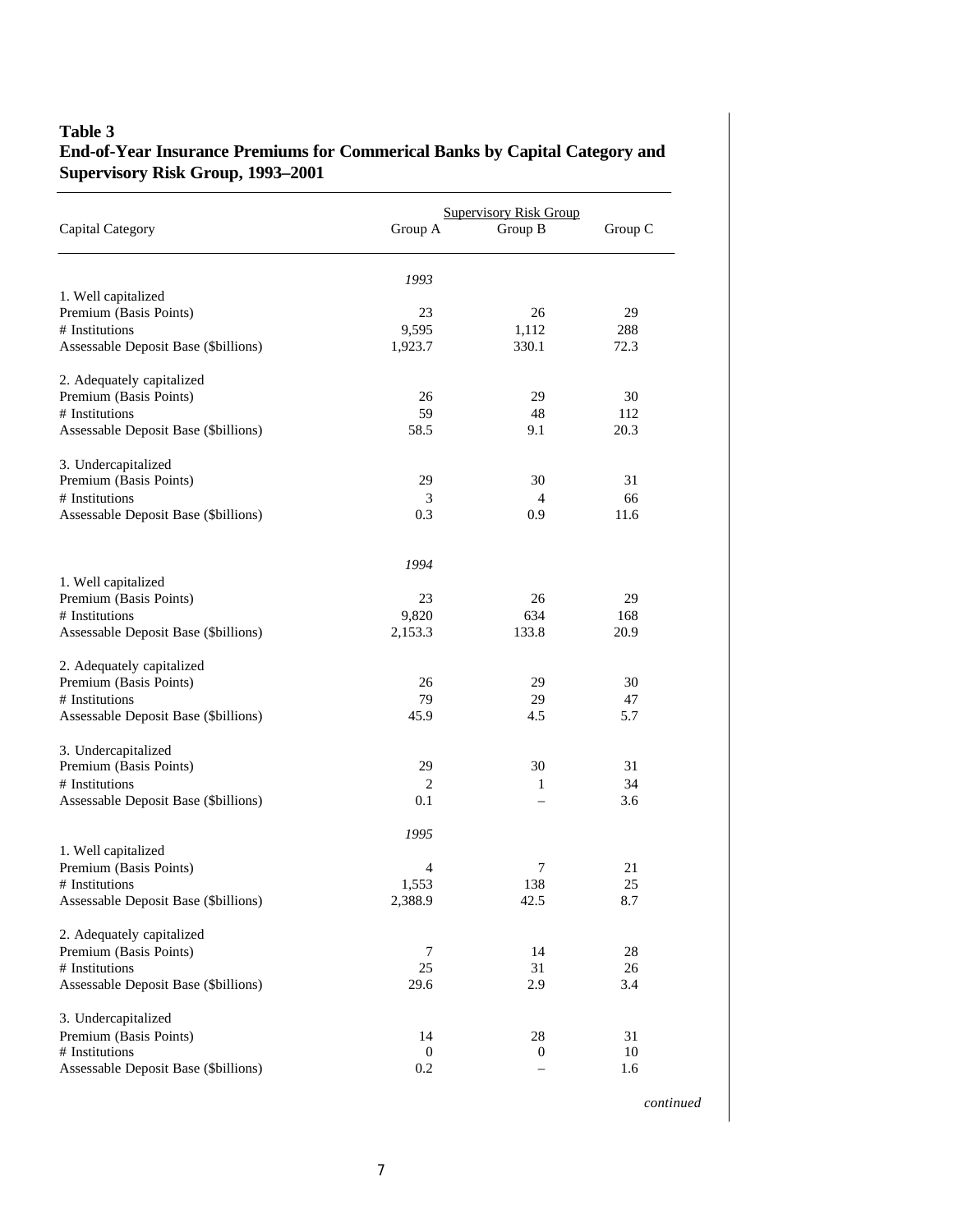| Capital Category                                                                                              | Group A                            | <b>Supervisory Risk Group</b><br>Group B | Group C         |
|---------------------------------------------------------------------------------------------------------------|------------------------------------|------------------------------------------|-----------------|
|                                                                                                               | 1996                               |                                          |                 |
| 1. Well capitalized<br>Premium (Basis Points)<br># Institutions<br>Assessable Deposit Base (\$billions)       | $\mathbf{0}$<br>9,538<br>2,591.0   | 3<br>368<br>27.7                         | 17<br>59<br>2.2 |
| 2. Adequately capitalized<br>Premium (Basis Points)<br># Institutions<br>Assessable Deposit Base (\$billions) | 3<br>73<br>17.1                    | 10<br>19<br>1.1                          | 24<br>17<br>1.3 |
| 3. Undercapitalized<br>Premium (Basis Points)<br># Institutions<br>Assessable Deposit Base (\$billions)       | 10<br>6                            | 24<br>1<br>0.4                           | 27<br>18<br>0.8 |
|                                                                                                               | 1997                               |                                          |                 |
| 1. Well capitalized<br>Premium (Basis Points)<br># Institutions<br>Assessable Deposit Base (\$billions)       | $\overline{0}$<br>9,160<br>2,741.1 | 3<br>275<br>17.1                         | 17<br>37<br>1.8 |
| 2. Adequately capitalized<br>Premium (Basis Points)<br># Institutions<br>Assessable Deposit Base (\$billions) | 3<br>96<br>15.7                    | 10<br>17<br>1.9                          | 24<br>12<br>1.1 |
| 3. Undercapitalized<br>Premium (Basis Points)<br># Institutions<br>Assessable Deposit Base (\$billions)       | 10<br>$\overline{c}$               | 24<br>$\overline{c}$                     | 27<br>14<br>0.4 |
| 1. Well capitalized<br>Premium (Basis Points)                                                                 | 1998<br>$\overline{0}$             | 3                                        | 17              |
| # Institutions<br>Assessable Deposit Base (\$billions)                                                        | 8,602<br>2,931.7                   | 261<br>40.7                              | 36<br>2.0       |
| 2. Adequately capitalized<br>Premium (Basis Points)<br># Institutions<br>Assessable Deposit Base (\$billions) | 3<br>111<br>17.7                   | 10<br>14<br>1.4                          | 24<br>14<br>1.7 |
| 3. Undercapitalized<br>Premium (Basis Points)<br># Institutions<br>Assessable Deposit Base (\$billions)       | 10<br>5<br>0.4                     | 24<br>2<br>0.2                           | 27<br>11<br>0.5 |

### **Table 3**—*continued*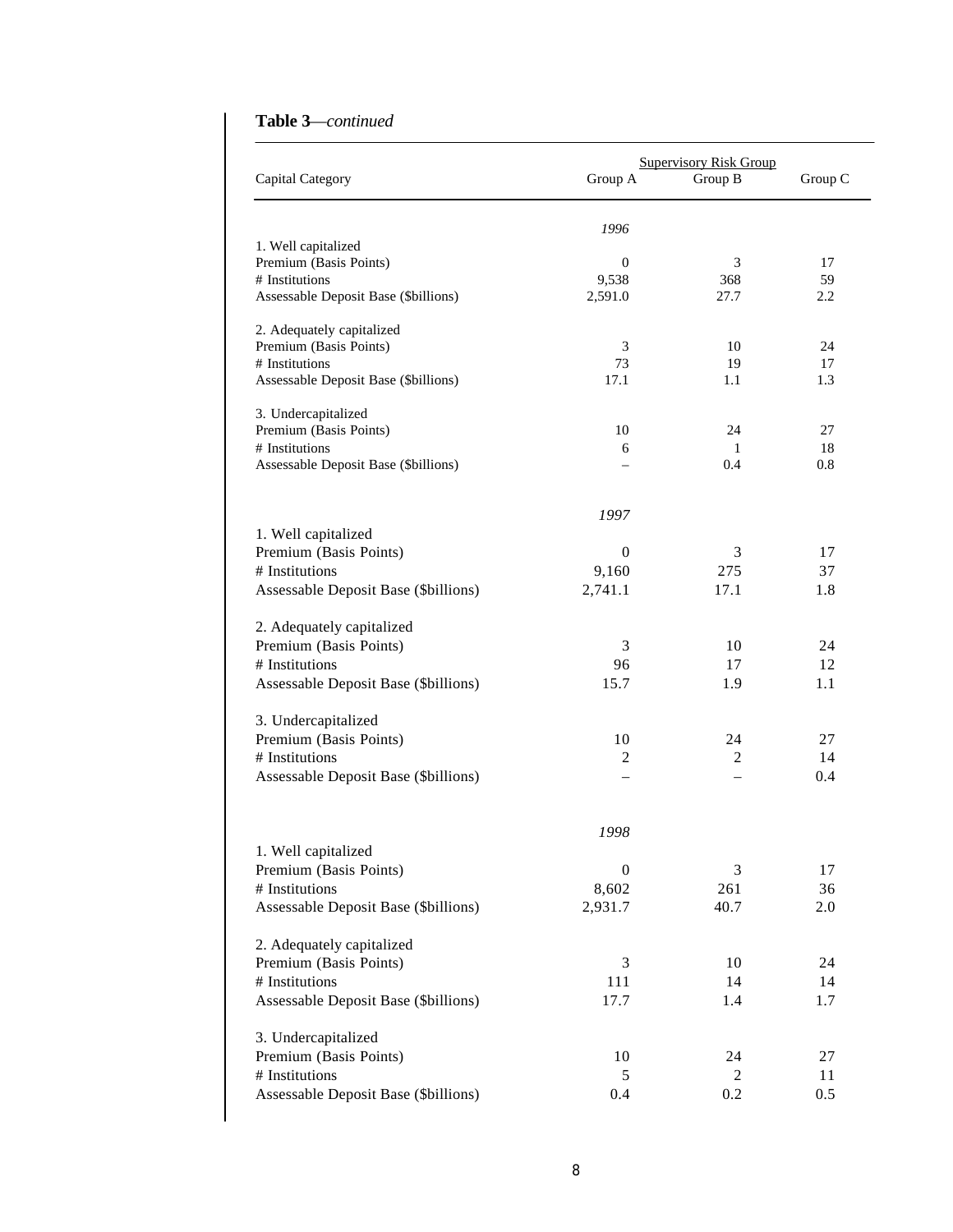| Capital Category                     | <b>Supervisory Risk Group</b><br>Group A | Group C |                |
|--------------------------------------|------------------------------------------|---------|----------------|
|                                      | 1999                                     |         |                |
| 1. Well capitalized                  |                                          |         |                |
| Premium (Basis Points)               | 0                                        | 3       | 17             |
| # Institutions                       | 8,291                                    | 329     | 50             |
| Assessable Deposit Base (\$billions) | 2,946.5                                  | 52.7    | 2.5            |
| 2. Adequately capitalized            |                                          |         |                |
| Premium (Basis Points)               | 3                                        | 10      | 24             |
| # Institutions                       | 150                                      | 12      | 10             |
| Assessable Deposit Base (\$billions) | 34.2                                     | 0.8     | 1.1            |
| 3. Undercapitalized                  |                                          |         |                |
| Premium (Basis Points)               | 10                                       | 24      | 27             |
| # Institutions                       | 2                                        | 0       | 8              |
| Assessable Deposit Base (\$billions) | 0.3                                      |         | 0.3            |
|                                      |                                          |         |                |
| 1. Well capitalized                  | 2000                                     |         |                |
| Premium (Basis Points)               | $\mathbf{0}$                             | 3       | 17             |
| # Institutions                       | 7,965                                    | 383     | 55             |
| Assessable Deposit Base (\$billions) | 3,230.1                                  | 58.7    | 6.5            |
| 2. Adequately capitalized            |                                          |         |                |
| Premium (Basis Points)               | 3                                        | 10      | 24             |
| # Institutions                       | 157                                      | 15      | 7              |
| Assessable Deposit Base (\$billions) | 26.9                                     | 3.0     | 0.6            |
| 3. Undercapitalized                  |                                          |         |                |
| Premium (Basis Points)               | 10                                       | 24      | 27             |
| # Institutions                       | 3                                        | 2       | $\overline{4}$ |
| Assessable Deposit Base (\$billions) | 0.5                                      | 0.2     | 0.1            |
|                                      | $2001*$                                  |         |                |
| 1. Well capitalized                  |                                          |         |                |
| Premium (Basis Points)               | $\Omega$                                 | 3       | 17             |
| # Institutions                       | 7,766                                    | 393     | 63             |
| Assessable Deposit Base (\$billions) | 3,351.2                                  | 67.1    | 20.8           |
| 2. Adequately capitalized            |                                          |         |                |
| Premium (Basis Points)               | 3                                        | 10      | 24             |
| # Institutions                       |                                          | 19      | 12             |
| Assessable Deposit Base (\$billions) | 30.4                                     | 1.4     | 2.0            |
| 3. Undercapitalized                  |                                          |         |                |
| Premium (Basis Points)               | 10                                       | 24      | 27             |
| # Institutions                       | 3                                        | 1       | 10             |
| Assessable Deposit Base (\$billions) | 0.3                                      |         | 2.4            |

Note: Supervisory Risk Group  $A = CAMELS 1$  and 2, Supervisory Risk Group  $B = CAMELS 3$ , and Supervisory Risk Group  $C =$  CAMELS 4 and 5.

\*As of September 30.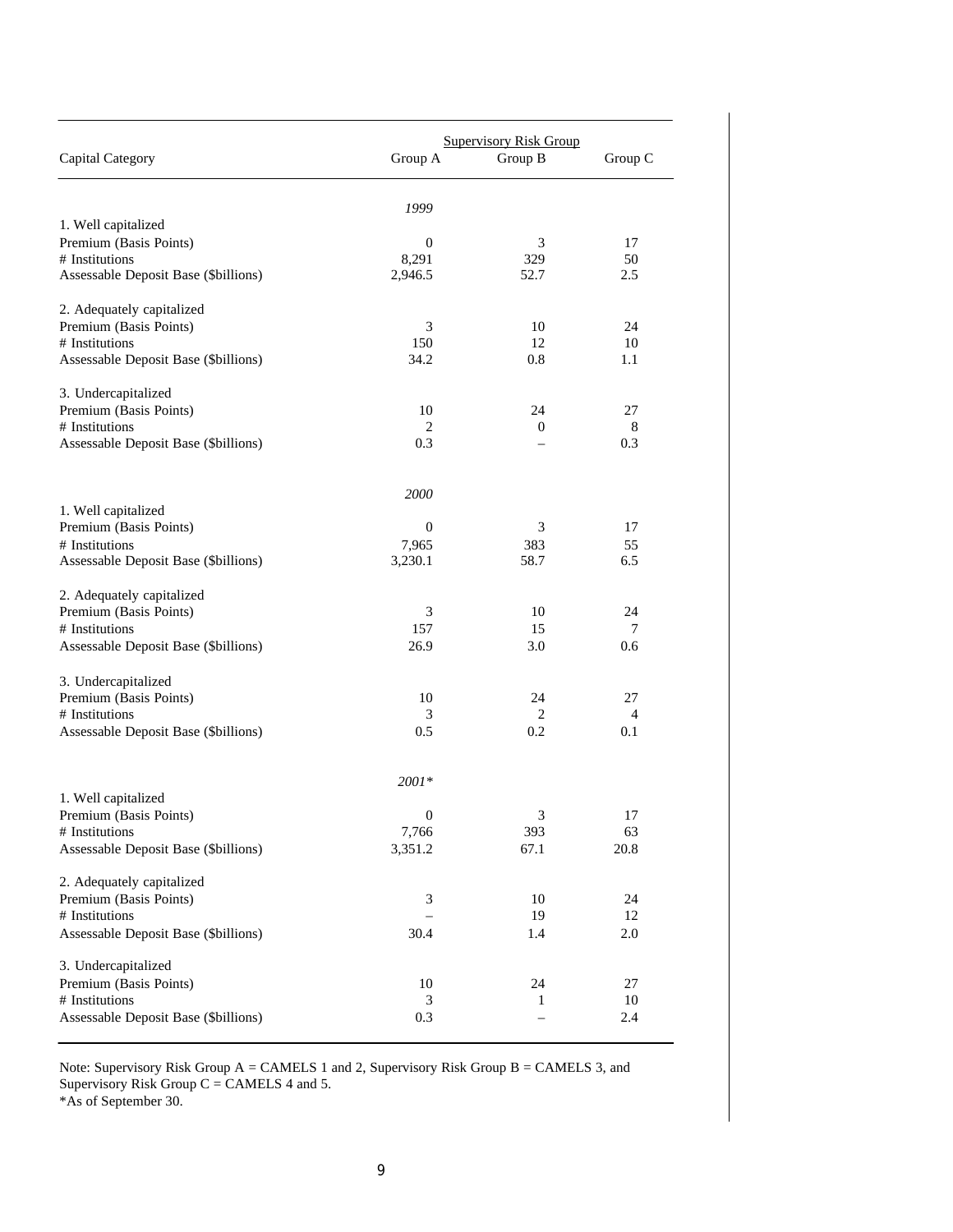**The government's liability for losses to uninsured depositors and other creditors in "too-big-to-fail" banks appears to be greatly diminished from what it was in the pre-FDICIA era.**

### **Too Big to Fail**

In addition to its liability for losses to insured depositors, the government's liability for losses to uninsured depositors and other creditors in "too-big-to-fail" (TBTF) banks also appears to be greatly diminished from what it was in the pre-FDICIA era. In the United States, TBTF does not mean that the government will bail out all stakeholders of big insolvent banks to keep them in operation. Rather, TBTF tends to mean either that a bank is too big to permit losses to de jure uninsured depositors and possibly other creditors but not to its shareholders when a bank fails, or that a bank is too big to liquidate quickly. In the latter case, legal failure (i.e., a bank's being officially declared in insolvency by its primary regulator) may be temporarily delayed or the bank is failed but effectively transferred to the FDIC, which may temporarily operate it as a bridge bank to minimize fire-sale losses.<sup>17</sup>

Since the mid-1980s, the major exception to that policy has been the Continental Illinois National Bank, which, along with its parent bank holding company, was temporarily propped up by a government-sponsored recapitalization scheme in 1984. Continental Illinois was not legally failed and existing shareholders were not wiped out when it was reorganized, although the FDIC received a controlling ownership stake and changed the bank's senior management. When the bank failed to recover, the old shareholders were effectively wiped out and the FDIC eventually sold the bank to Bank of America. Since then, resolved banks and bank holding companies have been legally failed, and shareholders have been removed or, if the bank was resolved with some positive equity value remaining, reimbursed only the value of their ownership interest at the time of resolution.

In the United States, the resolution process for insolvent banks and thrifts differs significantly from that for other corporations. Unlike other corporations and even bank holding companies, commercial banks and S&Ls are failed by their primary chartering regulator and resolved by the FDIC according to bank statutes and not by courts according to the regular corporate bankruptcy statutes.

The basic rationale underlying TBTF is the fear that losses to some or all de jure uninsured depositors and possibly other claimants at major banks could ignite doubts about the financial health of other banks and start runs that trigger uncertainty or require speedy unwinding of complex positions, both of which are likely to result in fire-sale losses and disrupt financial markets. Those effects in turn could spread beyond the financial sector and also adversely impact the macroeconomy and result in losses in output and increases in unemployment. When most de jure uninsured claimants at failed banks were effectively protected before the FDICIA, any loss incurred from the shortfall of the pro rata market value of the insolvent bank's assets from the par value of the protected claims was effectively transferred from the claimant to the FDIC and paid out of the FDIC fund. Losses from TBTF were not distinguished in the fund from losses from protecting de jure insured depositors. If the TBTF losses threatened to exceed the size of the fund, the FDIC could increase premiums, but was not required to do so. Rather, it was widely perceived that the government—that is, taxpayers—would be liable for any amounts required in excess of the value of the fund.

The FDICIA changed the ground rules. It prohibited the FDIC from protecting de jure uninsured bank claimants in insolvencies either partially or in full, if doing so would increase resolution costs. It provided, however, an exemption to least-cost resolution in instances of potential systemic risk in which the failure to protect uninsured claimants "would have serious adverse effects on economic conditions or financial stability; and any action or assistance under this subparagraph would avoid or mitigate such adverse effect."<sup>18</sup> But invoking that exemption is not easy. It requires a written recommendation of two-thirds of both the Board of Directors of the FDIC and the Board of Governors of the Federal Reserve System and approval by the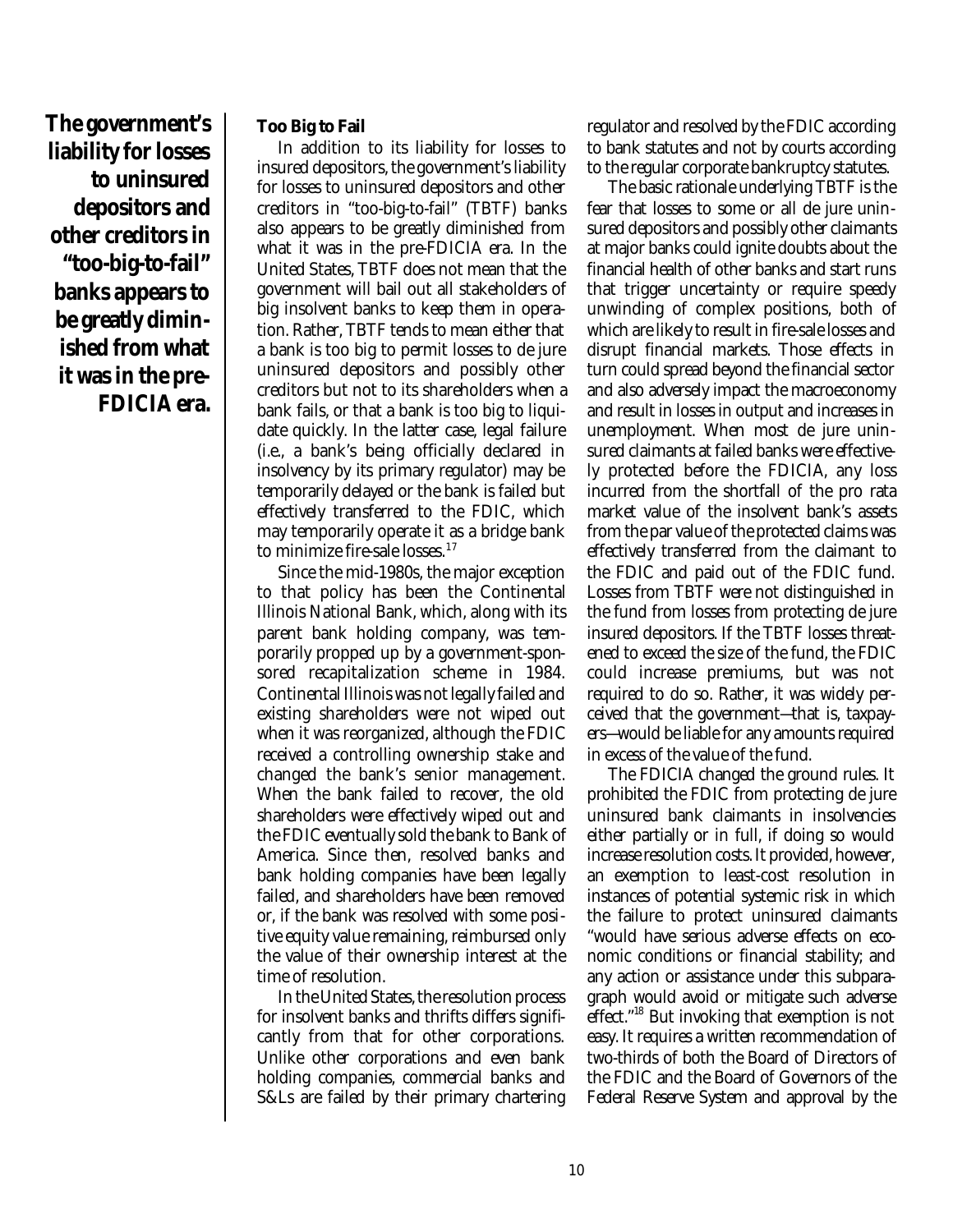secretary of the treasury in consultation with the president. Upon approval, written notice and a description of the basis for the determination must be provided by the treasury secretary to the Banking Committees of both the House and Senate. In addition, the General Accounting Office must report to Congress on the basis for the determination, in compliance with the legislation, and the effects.

If the assistance results in a loss to the FDIC, that body must recover the amount "expeditiously" through an emergency special assessment on all banks based on their total assets less capital. Again, this involves ex post settling-up. There is no lasting FDIC fund that can be used to finance those losses and, unless there is a change in the law, any implicit government guarantee and liability would come into play only after the banking system's capital is fully exhausted and the banks cannot meet the special assessment. Combined with the increases in premiums required to fund losses from protecting insured depositors, the requirement to fund losses from protecting uninsured depositors effectively makes all FDIC losses the liability of banks and reduces sharply any government subsidy to deposit insurance that may have existed before. However, cross-subsidies among banks are likely to continue to exist.

Because of these barriers to its use, it is likely that regulators will be considerably more hesitant to invoke TBTF or, more accurately now, the systemic risk exemption (SRE) than before the FDICIA and that large banks will be less supportive of such assistance, knowing that they will likely be paying fully for any deposit protection for their competitors.<sup>19</sup> Indeed, since 1992, the FDIC has never invoked the SRE and has protected uninsured depositors only in the few resolutions in which doing so was not expected to increase the cost of the resolution to the FDIC.<sup>20</sup> In large measure, however, this reflects the fact that no major money center banks have been on the brink of insolvency in this period. Thus, the status of TBTF or SRE remains to be fully tested.

Last, the prompt corrective action provi-

sions of the FDICIA also reduce the need for invoking the systemic risk exemption. Those provisions require bank supervisors to become progressively more familiar with troubled banks as their capital positions deteriorate through the undercapitalized zones. As a result, regulators should have time to plan and prepare for resolving the institutions in an orderly fashion before they reach the 2 percent equity-to-asset ratio closure rule. That would include the sale of large banks in total or in parts and the unwinding of complex positions to avoid sudden actions that would result in large fire-sale losses and disrupt financial markets. If a bank can be resolved in an orderly fashion, then as Federal Reserve Board chairman Alan Greenspan has noted, there is little need to "protect non-guaranteed deposits from loss"<sup>21</sup> and "the potential for greater market discipline at large institutions is substantial. $"^{22}$ 

### **Current Issues**

The changes introduced by the FDICIA have not left the deposit insurance structure without controversy, particularly with respect to funding losses, tying premiums to risk, charging all insured institutions premiums, and account coverage. In *Keeping the Promise,* the FDIC makes the following recommendations: (1) the hard reserve target of 1.25 percent of insured deposits should be modified to allow some premium smoothing and allow the fund to absorb some losses (i.e., to switch to a system that allows funding some losses on an ex ante basis); (2) rebates should be permitted and based on past contributions to the fund; (3) the FDIC should be allowed to charge risk-based premiums at all times and on all institutions; (4) the deposit insurance coverage level should be indexed to maintain its real value; and (5) the Bank Insurance Fund and the Savings Association Insurance Fund should be merged.<sup>23</sup>

#### **Funding of Insurance Losses**

Insurance firms can fund their operating

**The status of "too big to fail" remains to be fully tested.**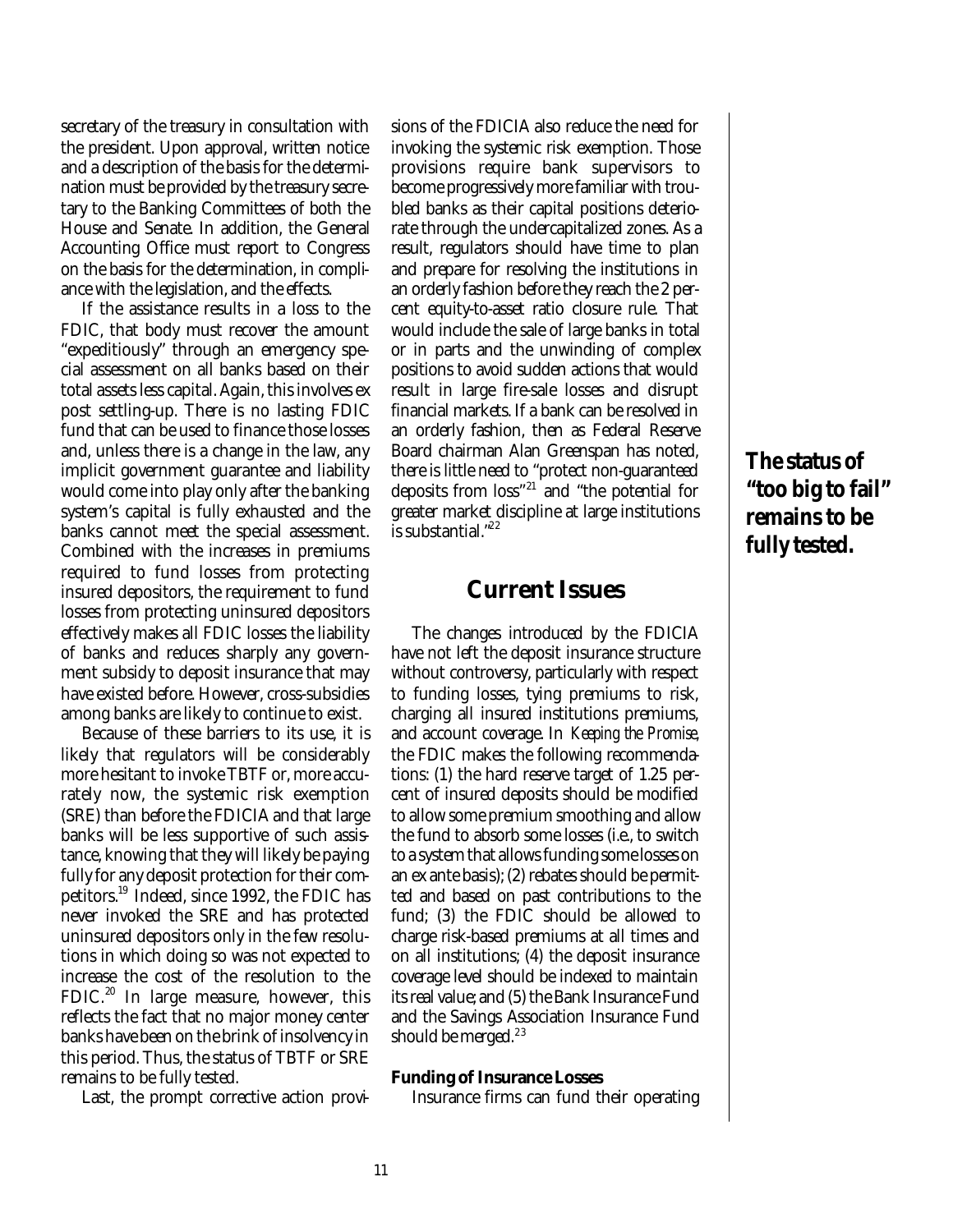costs and losses by building up a fund through premium assessments on insurees in anticipation of future losses (ex ante funding), by assessing the insurees after any loss and financing the loss immediately through borrowings (ex post settling-up), or a combination of the two. Private insurance firms generally prefer accruing a reserve fund before losses occur to build credibility in their ability to pay the losses expeditiously. However, it is unlikely that they can anticipate correctly all losses, particularly major losses from natural causes such as earthquakes, floods, and hurricanes. Thus, when unanticipated losses diminish the fund to unacceptably low levels or exhaust it altogether, insurers will try to increase premiums in the future on current policyholders to pay for the past losses and engage in partial ex post settling-up. For example, the unusually stormy weather in the first half of 2001 caused unusually severe damage to residential structures and forced many home insurers to schedule large hikes in insurance premiums for 2002. In addition, the magnitude of the damage from the events of September 11 has caused sharp increases in the cost of terrorism insurance.<sup>2</sup>

By contrast, federal government–supported insurers are generally perceived to have access to the government "printing press" or large-scale general tax revenues and thus are not in as much need of ex ante funding for credibility. For that reason, the decision on whether to fund losses to the FDIC ex ante or ex post rests on three other factors: the ability to predict losses accurately, fairness, and the desirability of smoothing premium payments by insured banks over time.

As noted earlier, losses to the FDIC and other creditors occur only if an insured institution is not resolved until after its effective capital (claims subordinated to the FDIC) turns negative, so that part of the losses must be charged against its deposits and other nonsubordinated claims. Because the regulatory agencies have the authority and, since the FDICIA, the obligation to resolve insolvencies before an institution's book value equity becomes negative, if not before, the FDIC's loss is not necessarily determined only by the riskiness of the bank but also by the ability and political will of the regulatory agencies to enforce the positive equity "closure" rule and, failing that, the extent to which the FDIC is willing to impose losses on uninsured depositors and other creditors.<sup>25</sup> Thus, the magnitude, if not the probability, of the loss, if any, is to a large extent endogenous and, except in instances of sudden major fraud, directly under the control of the FDIC and its sibling regulatory agencies through their PCA and closure policies. The FDIC's risk exposure contains both bank risk and regulatory risk. As a result, risk pricing for deposit insurance differs significantly from risk pricing for most other types of insurance, in which the riskiness of the insured is more closely related to the potential loss to the insurer.

Ex ante funding requires the FDIC to predict at what capital levels it and its sibling agencies will resolve undercapitalized institutions. That may not be easy. If the FDIC overestimates its ability and will to resolve institutions quickly, it will undercharge premiums and will have to supplement them with ex post premiums later, as occurred before the crisis of the 1980s. Alternatively, if it underestimates its ability and will, it will overcharge premiums and build up a surplus fund, if permitted to do so. Moreover, because currently banks eventually bear any losses to the FDIC fund, the FDIC has less incentive to resolve insolvencies promptly, except when insured banks are likely to balk at paying high premiums and to exert political pressure to reduce the premiums or to introduce rebates. Thus, getting the premium revenues right in advance is difficult and subject to political constraints, whereas in ex post funding the losses have already occurred and are known with certainty in the aggregate and thus are subject to little, if any, dispute. The issue then becomes how to distribute the cost of those losses among the individual institutions.

Ex post funding of losses from protecting insured and, at times, uninsured depositors in failed banks requires the collection of assessments from surviving institutions only. Thus

**The FDIC's risk exposure contains both bank risk and regulatory risk.**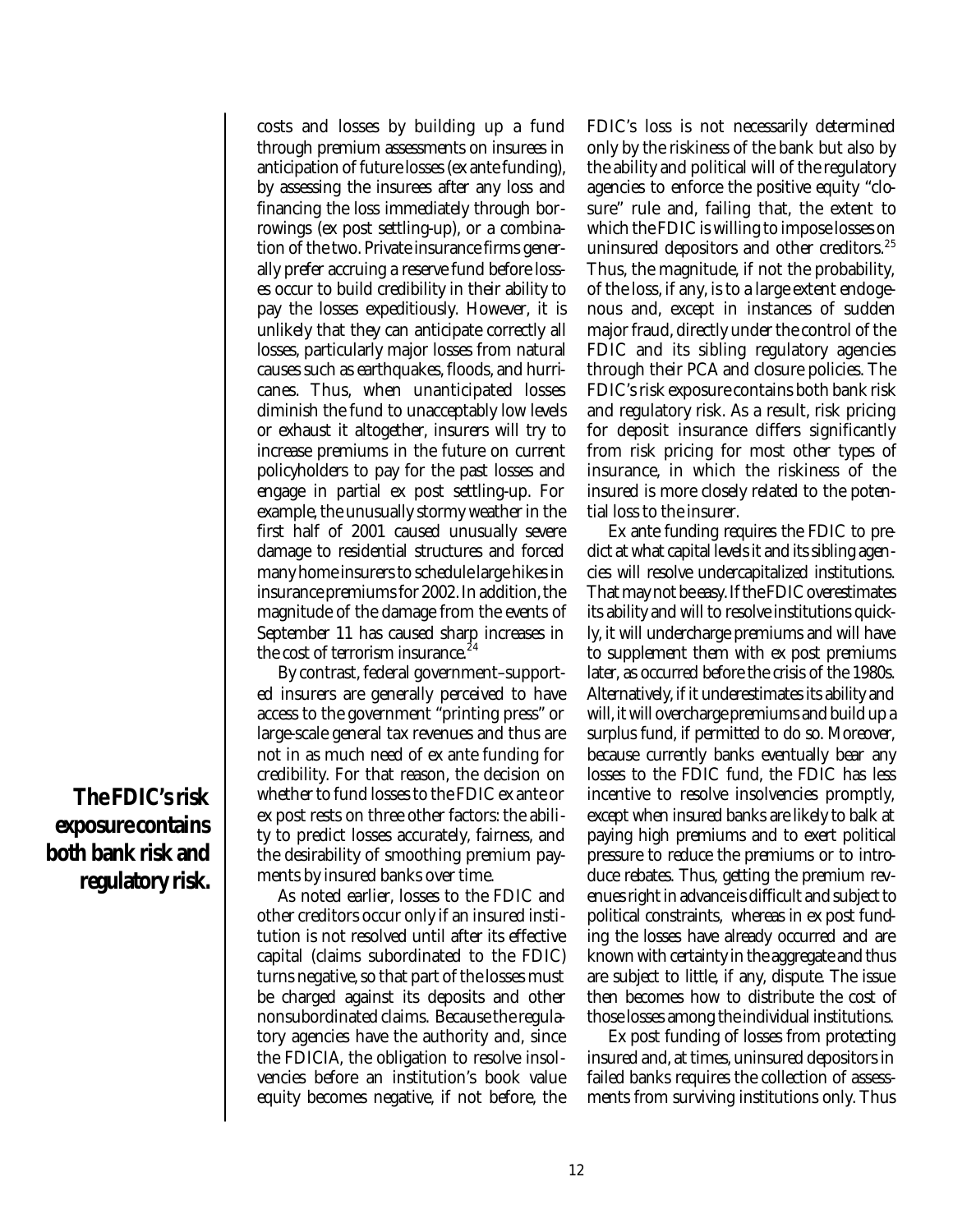the "innocent" are paying for the sins of the "guilty." That raises questions of both fairness and discipline. In ex ante structures, insurees that are perceived to make a larger contribution to potential future losses will generally pay higher premiums now and fund a larger part of their own expected losses. In addition, if institutions that are perceived to be more risky and thus more likely to contribute to losses know that they will have to pay higher premiums in ex ante structures, they will act more cautiously and become less risky. By contrast, in ex post structures, in which, if institutions fail and generate losses to the fund, they will not have paid any premiums at all to finance the loss and would have had less incentive to reduce their risk taking. That is, by reducing market discipline, ex post premiums may exacerbate moral hazard behavior that ex ante premiums may mitigate. However, members of the insurance pool could impose at least some degree of discipline if, knowing that failures would increase premiums for all surviving banks, they monitored each other and exerted pressure both on each other to avoid excessive risk taking and on the insurer to subject riskier pool members to greater monitoring, regulation, and covenants. But that is more difficult to do successfully the larger and more diverse are the members of the pool.

The U.S. Shadow Financial Regulatory Committee, a group of independent banking experts, has recently recommended that it might be desirable in the current ex post settling-up structure to consider dividing all insured banks into smaller and more homogenous pools—say according to their primary regulator.<sup>26</sup> That would enhance both interbank monitoring and discipline. In addition, competition among the pools on the basis of premiums could also be expected to increase the incentives of regulators to intensify pressure on pool members to limit their losses in order to lower premiums. Recent World Bank studies on a large sample of countries conclude that, if deposit insurance premiums are ex post and funding is provided by private banks rather than the government, market discipline is

greater and the banking system less fragile.<sup>27</sup> Thus, a change to ex ante funding, even if it is partial as the FDIC has proposed, would be undesirable because it would encourage regulatory forbearance and reduce market discipline.

#### **Pricing Risk**

It is also possible to scale ex post premiums according to the risk that particular insurees will cause future losses, even if the revenues collected are used to pay for past losses caused by others. As noted earlier, however, implementing efficient risk-based insurance premiums is not easy in either ex ante or ex post structures. The premiums assessed need to reflect both the probability of insolvency and the loss to the FDIC, if there is an insolvency. The former is largely a function of the bank (private risk) and the latter a function of the bank's primary federal agency. But the intensity of supervision also affects the probability of bank failure, so that it is not solely a private risk. Thus, actual losses to the FDIC from an insolvency are to a considerable degree a function of the regulatory agencies' ability and will to resolve institutions expeditiously (regulatory risk). This suggests that, for the premium structure to be credible, the FDIC must not only predict its fellow agencies' closure behavior, but it must also act to validate it.

Moreover, assigning premiums to accurately reflect individual bank risk is difficult. Banks assume a wide variety of on– and off–balance-sheet risks, including credit, interest rate, market, foreign exchange, liquidity, operational, regulatory, and fraud risk. Neither those risks nor their subcomponents are additive. Indeed, through diversification, the individual risks may offset each other partially or totally and reduce a bank's overall risk. Thus, basing risk premiums on individual activities in the asset and liability portfolio as a whole is likely to be inaccurate and incentive incompatible.<sup>28</sup>

If regulators do not set risk premiums the same way as the market does, which is difficult, banks will engage in arbitrage both within and among the classifications and shift **Basing risk premiums on individual activities in the asset and liability portfolio as a whole is likely to be inaccurate and incentive incompatible.**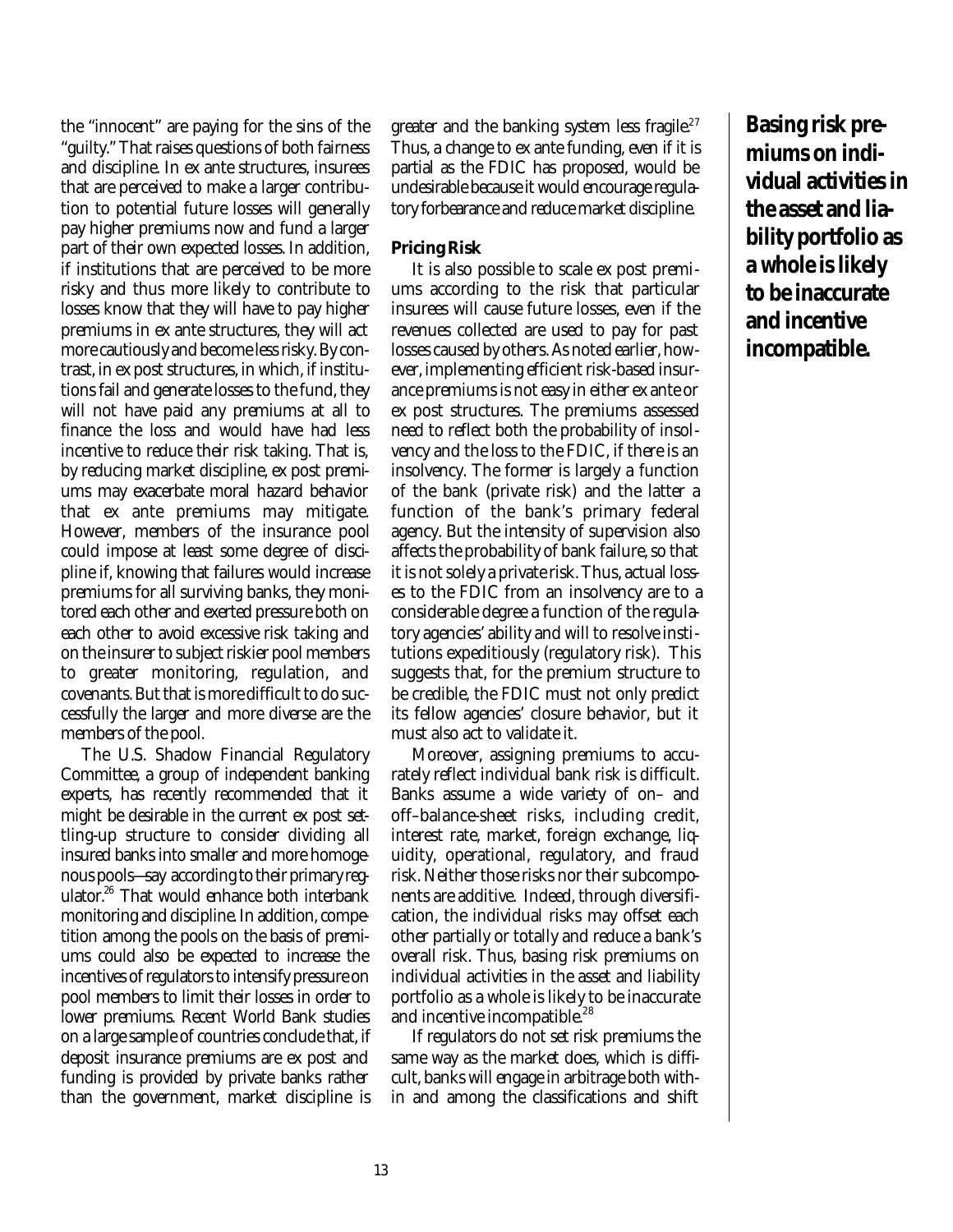assets from overpriced to underpriced activities. If so, the premium revenues collected may not necessarily compensate the FDIC for actual losses. Regulators have also been known to measure risk and assign premiums on the basis of political considerations rather than potential losses in order to allocate credit to favored sectors or parties. Thus, regulatordetermined, non-market-based, risk-sensitive premiums are as likely to distort efficiency and fairness as they are to promote those goals.<sup>29</sup>

#### **Premium Smoothing**

Although ex post premiums are easier to assess to collect the correct amount of aggregate losses, they will likely be higher when most banks are performing poorly and are thus less likely to be able to afford higher premiums. That is, the higher premiums are likely to hit the banks the hardest when they are down. By contrast, ex ante premiums may be smoothed over time through an appropriate use of a reserve fund. Premiums may be set higher than otherwise when banks are performing well to build up the fund and lower than otherwise when banks are performing poorly. The fund then would not be replenished as it pays the losses, which are likely to be greater in those periods of poor performance, until it runs down to some minimum value.

But, as noted earlier, premiums on almost all types of privately provided insurance tend to vary procyclically, increasing when or shortly after the insurance company experiences large, unexpected losses that deplete the reserve fund and decreasing when losses are low and profitability high. Even with the ex ante premium structure that was in place before the FDICIA, FDIC premiums effectively varied procyclically. Although the premiums were nominally constant at 1/12 of 1 percent of domestic deposits (8.33 basis points), large rebates were paid to insured banks throughout most of the the profitable post–World War II period until the late 1980s, when sharp increases in losses led the FDIC to raise premiums. In any case, some smoothing of premiums through time may be desirable.

Modifying the single-value hard target would be one possible way to achieve partial smoothing of premiums. As aggregate deposits in the banking system grow through time, either because of an increase in the demand for real (constant dollar) deposits or because of inflation, the hard 1.25 percent target may require banks to pay additional premiums to maintain the target value of the reserve ratio. But those additional premiums cannot be used to fund meaningful future losses. Such losses require higher premiums afterwards to restore the ratio to its target value. The higher premiums from deposit growth only effectively represent a continuous tax on the banking industry. On the other hand, because the FDIC earns income from investing the monies in the fund, eliminating the reserve fund reduces the FDIC's income and may require higher premiums. Changing from a single-value hard percentage target to an equivalent semihard or twovalue (floor and cap) dollar-amount or soft target still large enough to generate sufficient income to fund annual operating expenses would not require higher premiums due to deposit growth.<sup>30</sup> Introducing a hardvalue upper cap as well as a floor would permit the FDIC to build up a reserve above the minimum that could be used to pay for losses without increasing premiums until the floor amount is hit. Thus, the fund can fluctuate between the lower dollar floor and the higher dollar ceiling, both of which can be indexed to grow through time. Such an arrangement would permit some premium smoothing without threatening the mandatory and timely increases in premiums that make the structure privately funded and protect the taxpayers.

Concern has also been expressed that the requirement that the FDIC increase premiums whenever the designated reserve ratio declines below 1.25 percent—or, if it is changed, whatever the new floor target is—to return the ratio to that level within one year or raise the average premium to 23 basis points until the minimum ratio is achieved is too strong a medicine and would only rein-

**Regulator-determined, non-marketbased, risk-sensitive premiums are as likely to distort efficiency and fairness as they are to promote those goals.**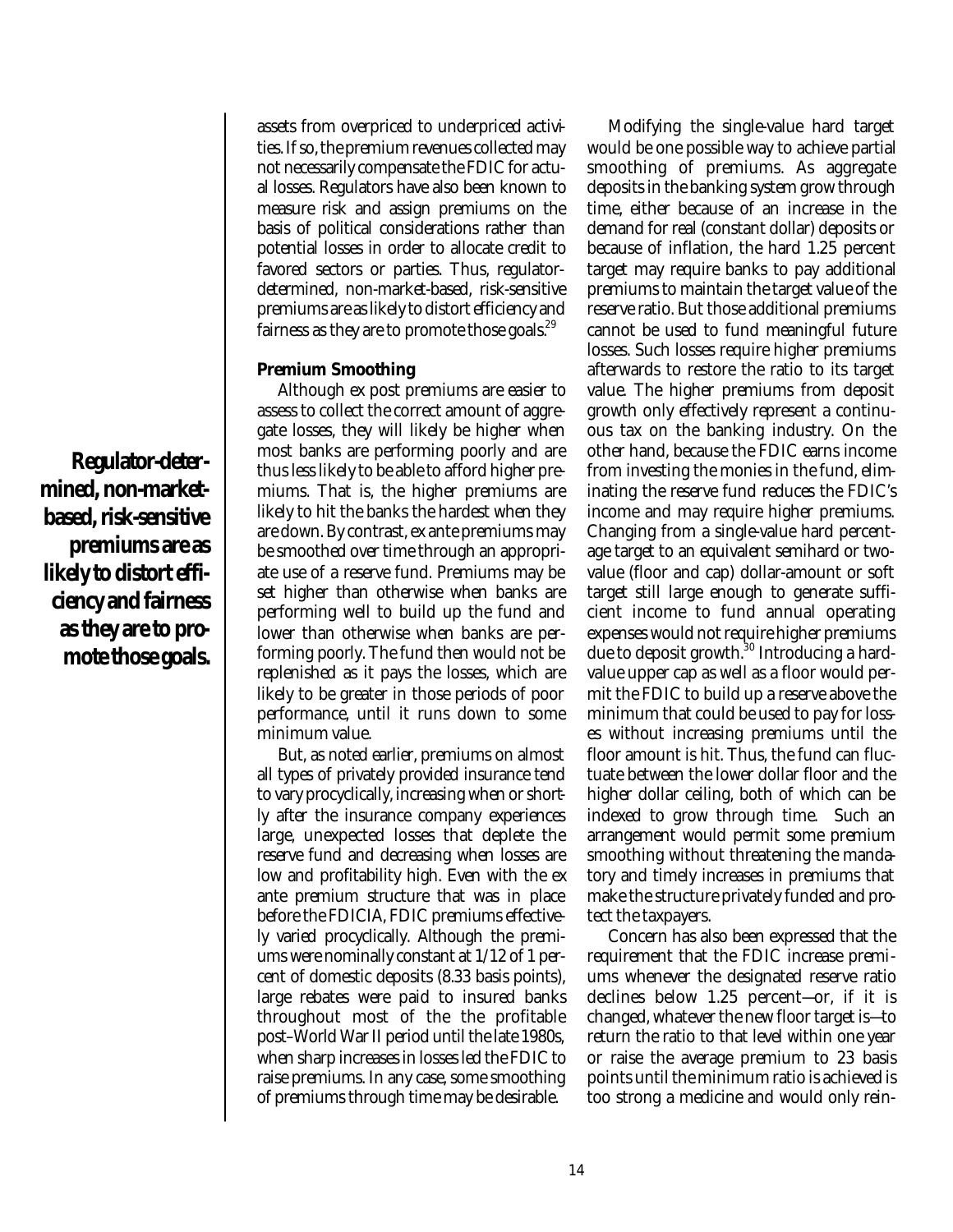force the existing procyclicality in the loan pattern of banks. Both FDIC chairman Donald Powell and Laurence Meyer, until recently a member of the Board of Governors of the Federal Reserve System, have testified in Congress in favor of giving the FDIC greater discretion in determining the speed at which the reserve ratio needs to be returned to its minimum level.<sup>31</sup> That would be undesirable for two reasons. First, the longer premiums are not increased to return the reserve ratio to its minimum, the more likely the fund is to go into deficit and the taxpayer again to become liable. Second, the threat of a premium increase to 23 basis points serves to encourage the banks to pressure the FDIC to resolve insolvencies more quickly and efficiently in line with the spirit as well as the letter of least-cost resolution and reduce the need to impose this penalty. The recent costly failures serve to underscore the need for such pressure on the FDIC.<sup>32</sup> Reducing or eliminating this ex ante incentive for the banks is likely to increase FDIC losses and again increase the likelihood of putting the taxpayer at risk.

#### **Fairness Relative to New Entrants**

In ex post systems without hard targets, newly insured banks chartered after a loss to the FDIC are likely to pay premiums for past losses to which they have not contributed. But because premiums are currently zero for banks classified as well capitalized and well managed, under the hard target most new banks, which tend to be so classified under current regulations, do not pay any premiums at all, even if they represent a high risk for future losses, until future losses occur. Then, if they fail, they will have paid no premiums at all. This system, which is viewed as unfair, is of current importance because there are a number of newly chartered banks that are large and growing rapidly. Those banks were chartered by large securities firms, such as Merrill Lynch and Morgan Stanley Dean Witter, which then transferred large amounts of funds accumulated in their noninsured money market funds to insured accounts at their banks.<sup>33</sup> If those

banks are not classified as risky, they pay no premiums. Moreover, to the extent that these transfers increase aggregate insured deposits meaningfully, they may cause the reserve ratio to decline below the target ratio and trigger dollar premium increases on all banks, including those that may have experienced no or only moderate deposit growth. The FDIC can partially solve this perceived fairness problem by including a rapid growth variable in its formula for assigning CAMELS ratings and have the fast growers pay, at least, for the premium necessitated by their deposit growth within the framework of ex post risk-based premiums.<sup>34</sup> Thus, these new banks would pay for a larger proportion, if not all, of any fund shortfall that they may have created.

#### **Coverage Amount**

As noted earlier, since 1980 deposit insurance has applied to the first \$100,000 of qualifying deposit accounts at insured banks and thrift institutions. Previously, the insurance ceiling had been increased in six steps, from the initial \$2,500 per account adopted in 1933 to  $$100,000$  in  $1980$ .<sup>35</sup> The reasons for the increases have varied through time, as have the reasons for the new ceiling selected, but, for the most part, they have been motivated by inflation, which has decreased the constant dollar value of the coverage. For example, the increases in 1950, 1974, and 1980 occurred when the real value of the coverage had declined to near the levels it was before the previous increase in coverage (see Figure 1).

In each instance, the amount of the increase was more than what was necessary to reestablish the previous constant dollar ceilings. Thus, although in 2001 the constant dollar coverage in 1980 dollars was more than 50 percent below the newly increased level in 1980, it was still slightly higher than its level before that increase and higher than at any time before that with the exception of the mid-1970s.

Currently, some 98 percent of all deposit accounts are fully insured and insured deposits represent about 70 percent of total domestic deposits. That is lower than the peak of 78 per**The longer premiums are not increased to return the reserve ratio to its minimum, the more likely the fund is to go into deficit and the taxpayer again to become liable.**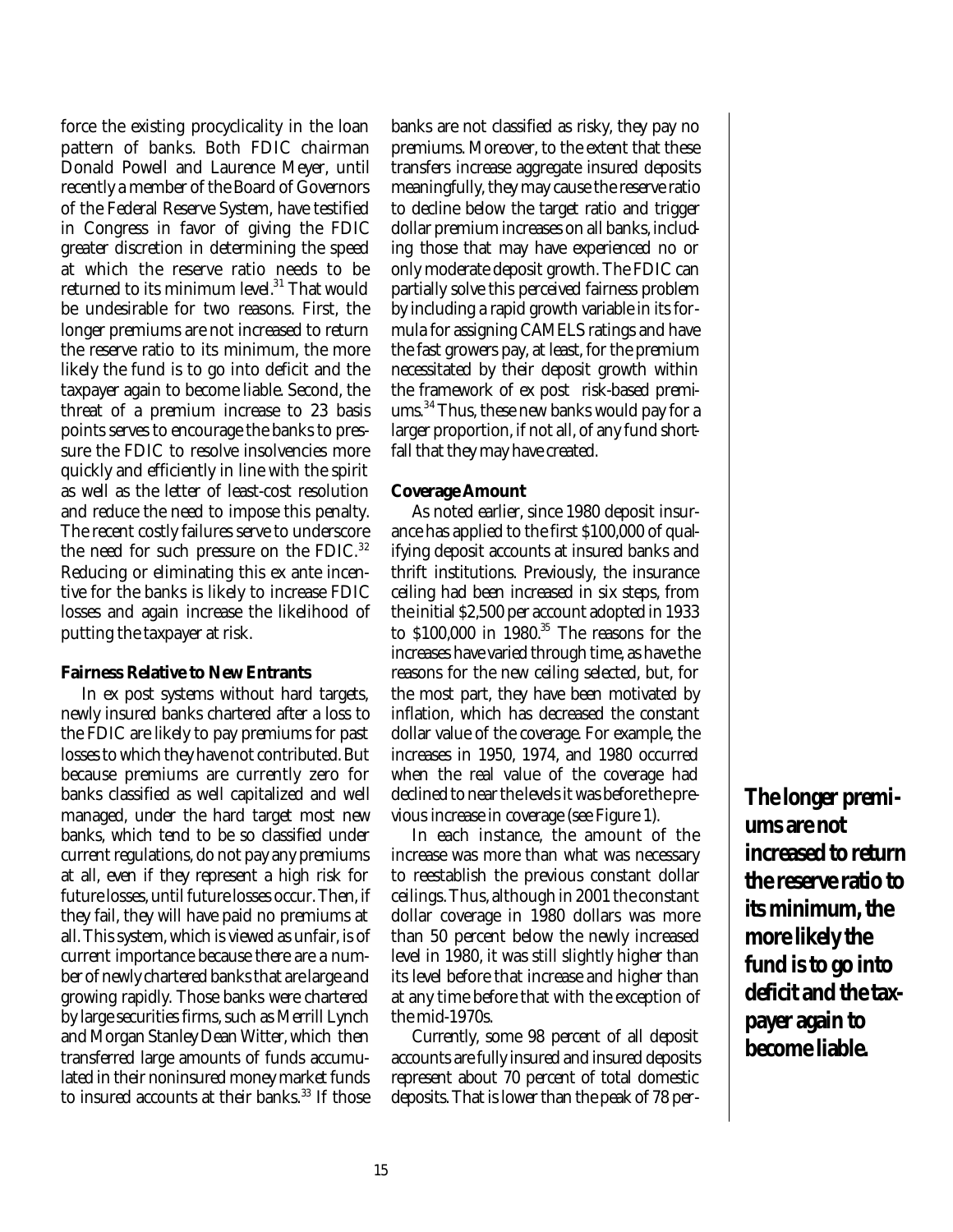**Figure 1 Real Value of Coverage**



Source: Federal Deposit Insurance Corporation, *Deposit Insurance Options Paper*, Washington, August 2000, p. 36.

**The higher the account coverage, the fewer depositors at risk, and the smaller the amount of deposits at risk, the weaker will be market discipline on insured banks.**

cent in 1991, about the same as in 1980, immediately after the increase to \$100,000, and higher than at any time before that.

As discussed earlier, the higher the account coverage, the fewer depositors at risk, and the smaller the amount of deposits at risk, the weaker will be market discipline on insured banks. Concern over market discipline has often been a consideration for policymakers in establishing the ceiling. It was the reason that the initial coverage was limited to \$2,500, a reasonably small amount even in those days (although it included nearly 97 percent of all bank depositors at national banks).<sup>36</sup> However, concern over market discipline appears to have been of less importance in 1980, when the ceiling was increased by 150 percent from \$40,000 to \$100,000. This likely reflected a combination of an almost complete lack of concern with market discipline after some 40 years of a heavily regulated environment in which bank failures were few and the overriding fear at the time

was continued substantial deposit withdrawals from thrift institutions (and thus the mortgage market), both because of disintermediation caused by below-market ceilings on their deposit rates and because of financial difficulties caused by rapidly rising market interest rates. Concern about the ability of small banks to retain deposits also appears to have partially motivated almost all increases in coverage.

Current arguments for increases in the coverage ceiling center on both the reduced real value of the coverage—as noted, almost back to the 1980 level—and preventing an outflow from smaller to larger banks, which are perceived to be protected by TBTF. Arguments against an increase focus on a number of factors, including the following: that it would lead to a likely reduction in market discipline; that even with the decline in real value, the real value of the ceiling is still higher than it has been through most of FDIC history; that the average deposit balance is only somewhere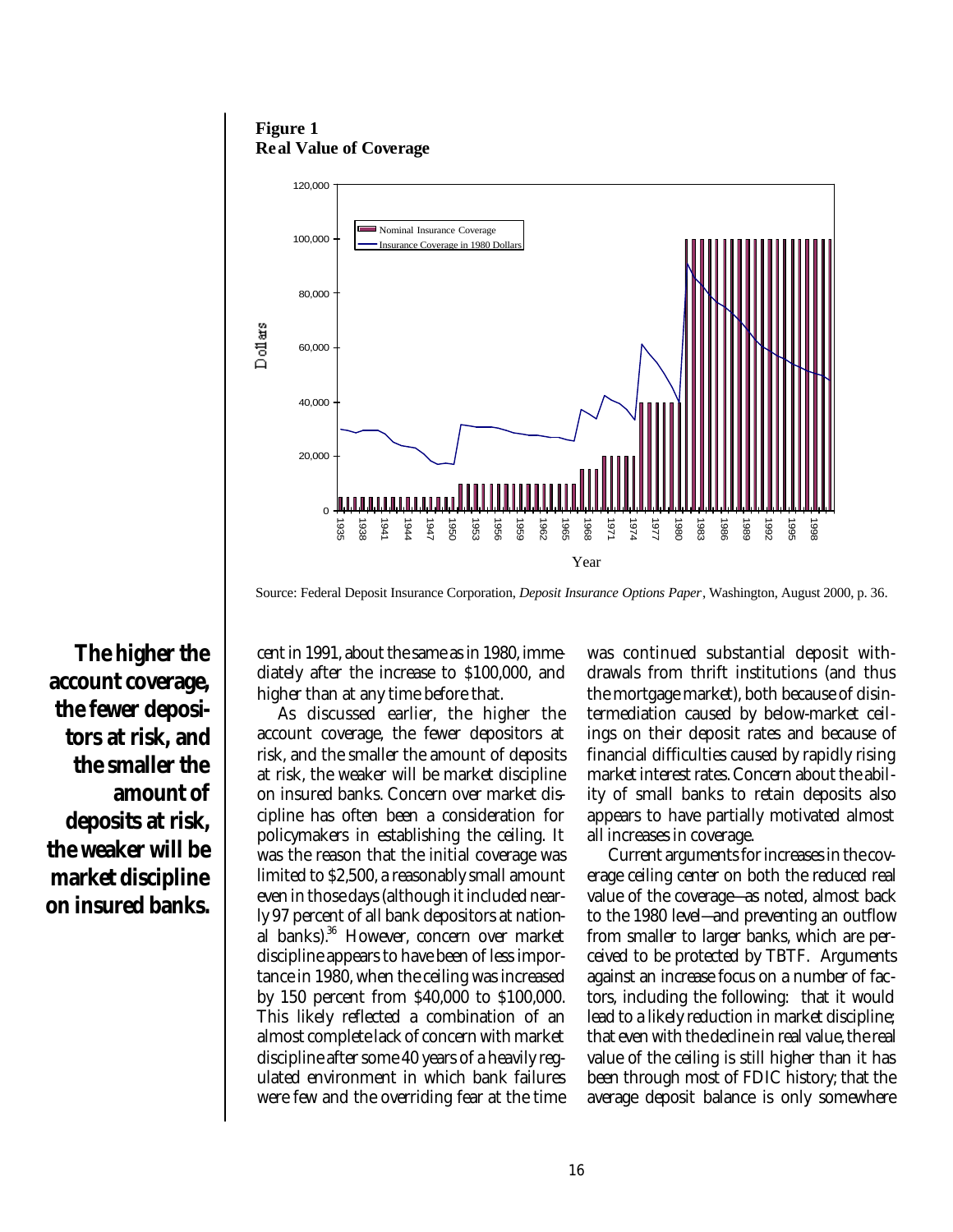near one-tenth of the current ceiling; that a historically relatively large percentage of total domestic deposits is fully insured; that fully guaranteed Treasury securities are readily available to depositors with deposits near the current ceiling; and that many depositors with deposits below the ceiling already use noninsured but highly liquid and low-credit-risk private institutions, such as money market funds. In addition, an increase in the amount of insured deposits (even without an increase in total deposits) would increase the denominator of the 1.25 percent FDIC reserve ratio target and is likely to require an increase in dollar premiums to return the ratio to its target value.<sup>37</sup>

It appears that little aggregate economic welfare would be gained by increasing the existing coverage ceiling and that something may be lost by decreasing the breadth and intensity of market discipline. Both small and large depositors would be relatively unaffected by increasing the existing ceiling. Medium-size depositors, who would be most affected, appear to be aware of both the risk exposures of their banks and the risks of alternative uninsured investment opportunities and thus would not be greatly harmed by maintaining the current ceiling. Smaller banks may be more successful in retaining deposits by emphasizing the barriers to TBTF that exist under the current insurance structure and their own generally higher capital ratios than by reinforcing the perception that TBTF remains as before 1992, which would help to transform perception into reality to their own long-term disadvantage.

Moreover, because banks now effectively pay for all the losses to the FDIC from protecting insured depositors at failed banks, it is uncertain whether small banks as a whole will benefit from an increase in coverage, particularly if risk-based premiums assess them a high rate in part because resolution losses on small banks tend to be relatively larger. In addition, because the potential for any government funding or subsidy to finance such losses has been greatly reduced, if not eliminated altogether, the issue of raising the account coverage is of considerably smaller public policy interest than before. It is largely a matter for the banks to settle how much coverage they like to offer.

#### **Management**

Although banks now effectively fund the FDIC, that organization is still totally government managed. The separation of liability for losses from the management of the fund weakens the incentive to reduce losses and minimize premiums charged. The poor behavior of the FDIC and other bank regulators during the U.S. banking crises of the 1980s and early 1990s (and in a number of instances since), when they delayed both the imposition and enforcement of sanctions on financially troubled institutions and the resolution of economically insolvent institutions, resulted in large losses to the insurance fund. The explanation for such poor management is simple: It was not their money at stake. Regulators, who are charged with maintaining bank safety, are often reluctant to draw public attention to bank failures, which may be viewed as a black mark on their records; they are also subject to intense political pressure from various groups and stakeholders that are less concerned about the magnitude of potential losses than about their own welfare. Indeed, some groups may even gain from delayed sanctions and resolution through, say, obtaining loans or employment at troubled institutions that they might not otherwise have obtained. In sum, regulators have often been poor agents for the healthy, premium-paying institutions.

The solution to this skewed incentive structure is to give the insurees a greater voice in management of the FDIC through, say, electing all the directors who appoint management subject to specified oversight by the federal government or through electing a majority of directors and sharing management of the FDIC with the government.<sup>38</sup> Increasing the role of the insurees in managing the FDIC may also improve the agency's incentives both to charge more market-based insurance premiums and, consistent with the

**Regulators have often been poor agents for the healthy, premiumpaying institutions.**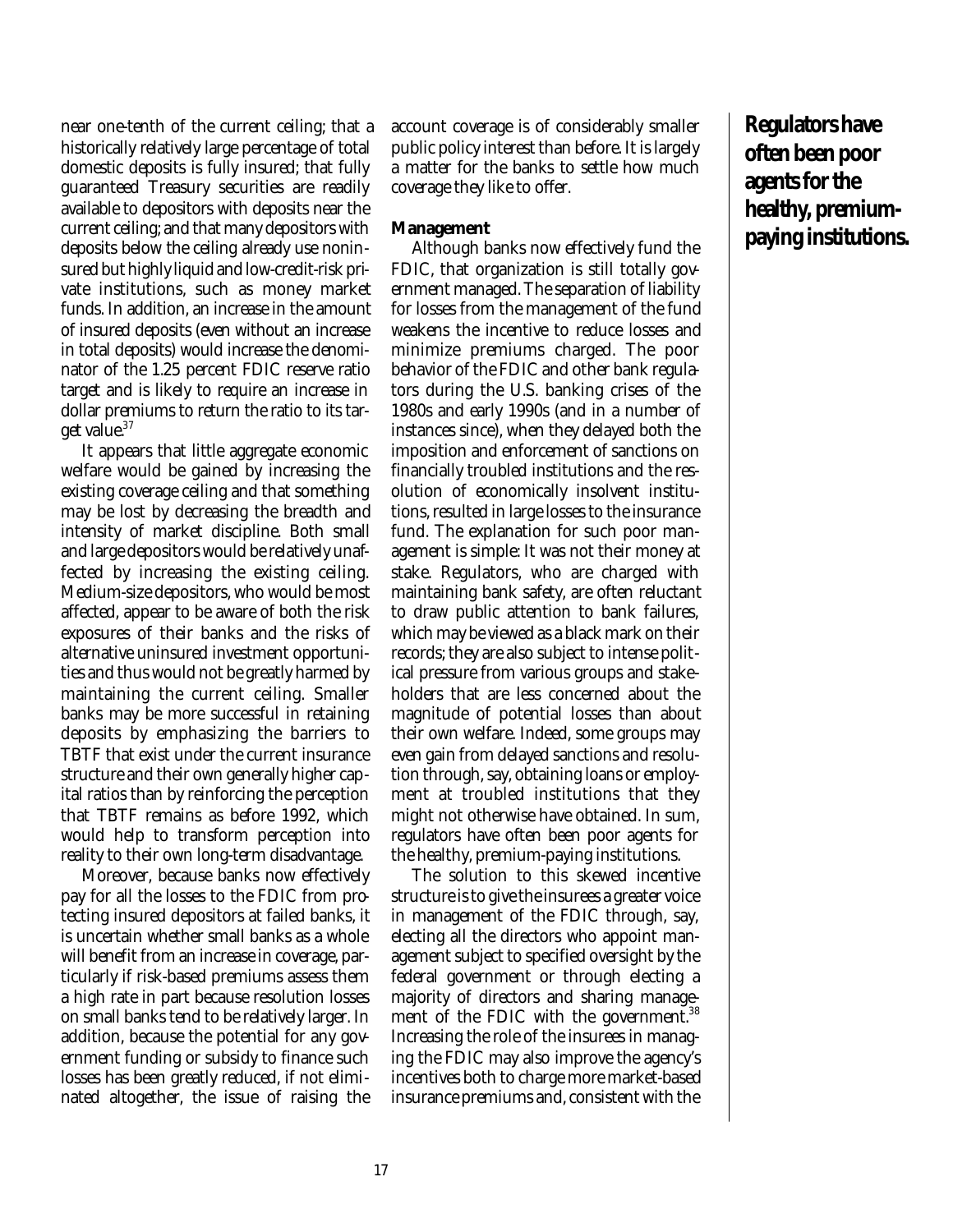**Increasing the participation of insured banks in the management of the FDIC deserves serious consideration.**

spirit as well as the letter of FDICIA, to discipline poorly performing banks on a more timely and effective basis, including more timely resolution of insolvencies.

On the other hand, bank control of the FDIC may introduce a number of problems. Because the deposit insurer needs to examine banks and be fully aware of their financial condition for the purposes of both imposing discipline and assessing risk-based premiums, the confidentiality of information obtained from individual banks might be endangered or provided to competitors. As a result, insurees might become reluctant to provide necessary but sensitive information. In addition, banks might divide into coalitions—for example, large vs. small banks, city vs. rural banks—for the purposes of using the FDIC's regulatory authority to promote protectionist and anti-competitive purposes. Such practices may include active discouragement of new bank entry and harsh treatment of those that do succeed in obtaining a charter, overly rapid resolution of troubled banks to reduce the number of competing banks, and the setting of premiums on the basis of anti-competitive or short-term profitability considerations rather than market-mimicking criteria. Nevertheless, increasing the participation of insured banks in the management of the FDIC deserves serious consideration.<sup>39</sup>

### **Conclusion**

Federal government–sponsored deposit insurance has had a checkered record in the United States. On the positive side, it has almost eliminated depositor runs on banks, which can have particularly adverse effects on financial markets and the economy. On the negative side, by reducing depositor concern about the financial health of their banks and thereby the threat of runs, deposit insurance has encouraged both excessive risk taking by banks and poor behavior by bank regulators in sanctioning troubled institutions and resolving insolvent ones. The net effect has been broad dissatisfaction with the structure

of the insurance system. As a result, there have been numerous calls for reform.

In 1991 the Federal Deposit Insurance Corporation Improvement Act made a number of fundamental changes in deposit insurance and smaller changes were introduced later by the Depositor Preference Act in 1993 and the Deposit Insurance Funds Act in 1996. The structure of FDIC insurance now differs significantly from that prior to 1991. Most important, although it is not widely recognized, the deposit insurance system is now nearly totally privately financed, albeit government managed. A designated reserve-toinsured deposit ratio of 1.25 percent effectively must be maintained by the FDIC at all times. If losses from protecting insured depositors in bank failures reduce the ratio below 1.25 percent, premiums on insured banks are required to be raised to recoup the losses within a short period of time. Likewise, any losses to the FDIC from protecting uninsured creditors at insolvent banks to prevent the possibility of systemic risk must be paid for by a special assessment on all banks. Thus, any implicit government backup guarantee would not come into play until all the capital resources of the banking system are exhausted and the premiums cannot be paid. That is highly unlikely to occur in the United States even in severe crises. It did not happen in the 1930s or the 1980s. If the current insurance structure had been in effect in the 1980s, it is unlikely that taxpayers would have been called on to fund the deficit of the Federal Savings and Loan Insurance Corporation to nearly the extent they did.

The FDIC has recently encouraged a reexamination of the current structure of deposit insurance, including both the changes that have been introduced and provisions that were not changed, and Congress has initiated hearings. In particular, the FDIC is most concerned that only a small number of banks the riskiest banks—currently pay premiums into the fund as the reserve ratio stands above the designated 1.25 percent value and that the account coverage has not been increased from \$100,000 since 1980. It would prefer a struc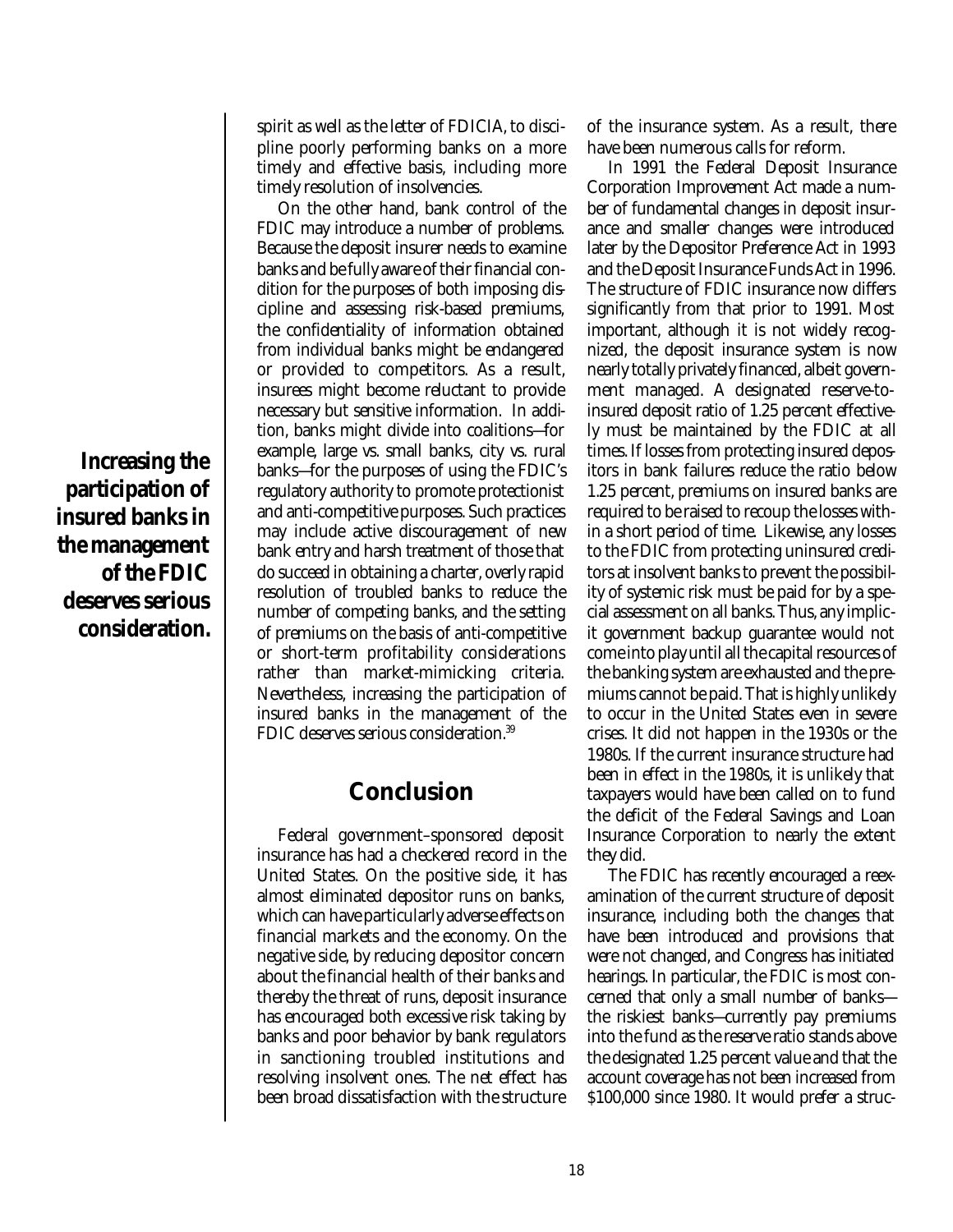ture of ex ante premiums assessed on all insured institutions according to their risk, a reserve ratio that could be varied within limits both to pay for losses from failures and to smooth premiums on banks over their financial cycle so that they are not assessed the highest premiums when they are financially distressed, and a higher maximum insured account limit.

This paper argues as follows:

- **•**To minimize any implicit backup guarantee from the federal government, FDIC losses from protecting both insured and, if the systemic risk exemption is invoked, uninsured depositors should be funded through required rapid assessment increases although possibly with some greater flexibility in the reserve ratio. In short, the new system of rapid ex post settling-up by the banks for all is preferable to ex ante funding without required rapid assessment increases to finance losses beyond the floor reserve ratio.
- **•** Bcause all losses are effectively funded by the insured banks and not the government, issues of account coverage, including TBTF, are not as important a public policy concern as before 1991. Nevertheless, increased account coverage at this time is likely to do more harm than good in terms of enhancing financial stability.
- **•** Efficient risk-scaled insurance premiums are difficult to implement in practice, as banking regulators are illequipped to measure individual bank risk accurately. Furthermore, any losses to the FDIC depend not only on the private risk imposed by the banks but also on the regulatory risk imposed by the FDIC itself in resolving insolvencies in an inconsistent and inefficient manner;
- **•**Although many institutions may not pay premiums now, they would if and when losses from failure increased in the future; so the perceived "fairness problem" is not very serious.
- **•**The procyclical nature of the current structure of insurance premiums is consistent with the way markets work and is not entirely undesirable, although some premium smoothing may be warranted.
- **•**Insured banks should be given greater voice in the management of the FDIC.

The current structure of deposit insurance, though in need of some fine-tuning, is vastly superior to that before 1991, which contributed significantly to the onset and the magnitude of the banking crisis of the 1980s. The current structure should not be changed substantially without careful consideration of all the implications, particularly those that deliberately or inadvertently increase the liability of taxpayers for FDIC losses.

### **Notes**

The author is indebted to Larry Mote of the Office of the Comptroller of the Currency, Robert Bliss of the Federal Reserve Bank of Chicago, Robert Eisenbeis of the Federal Reserve Bank of Atlanta, and Douglas Evanoff of the Federal Reserve Bank of Chicago for helpful comments on an earlier draft; to James McFayden of the FDIC for providing data on premium assessments; and to Veronica Maman and Ivan Bravo of Loyola University for research assistance.

1. Federal Deposit Insurance Corporation, *Deposit Insurance Options Paper,* Washington, August 2000.

2. Federal Deposit Insurance Corporation, *Keeping the Promise: Recommendations for Deposit Insurance Reform,* Washington, April 2001.

3. As of March 2002, there were eight bills introduced in Congress to modify deposit insurance in one way or another. Most deal with increasing the ceiling on insurance coverage in general or only for municipal government deposits.

4. More detailed histories of deposit insurance may be found in Federal Deposit Insurance Corporation, *Annual Report,* 1950, Washington, 1951; and Federal Deposit Insurance Corporation, *A Brief History of Deposit Insurance in the United States,* Washington, September 1998.

5. Indeed, the permanent plan enacted in the Banking Act of 1933, which was intended to replace a temporary emergency plan enacted at

**The current structure should not be changed substantially without careful consideration of all the implications.**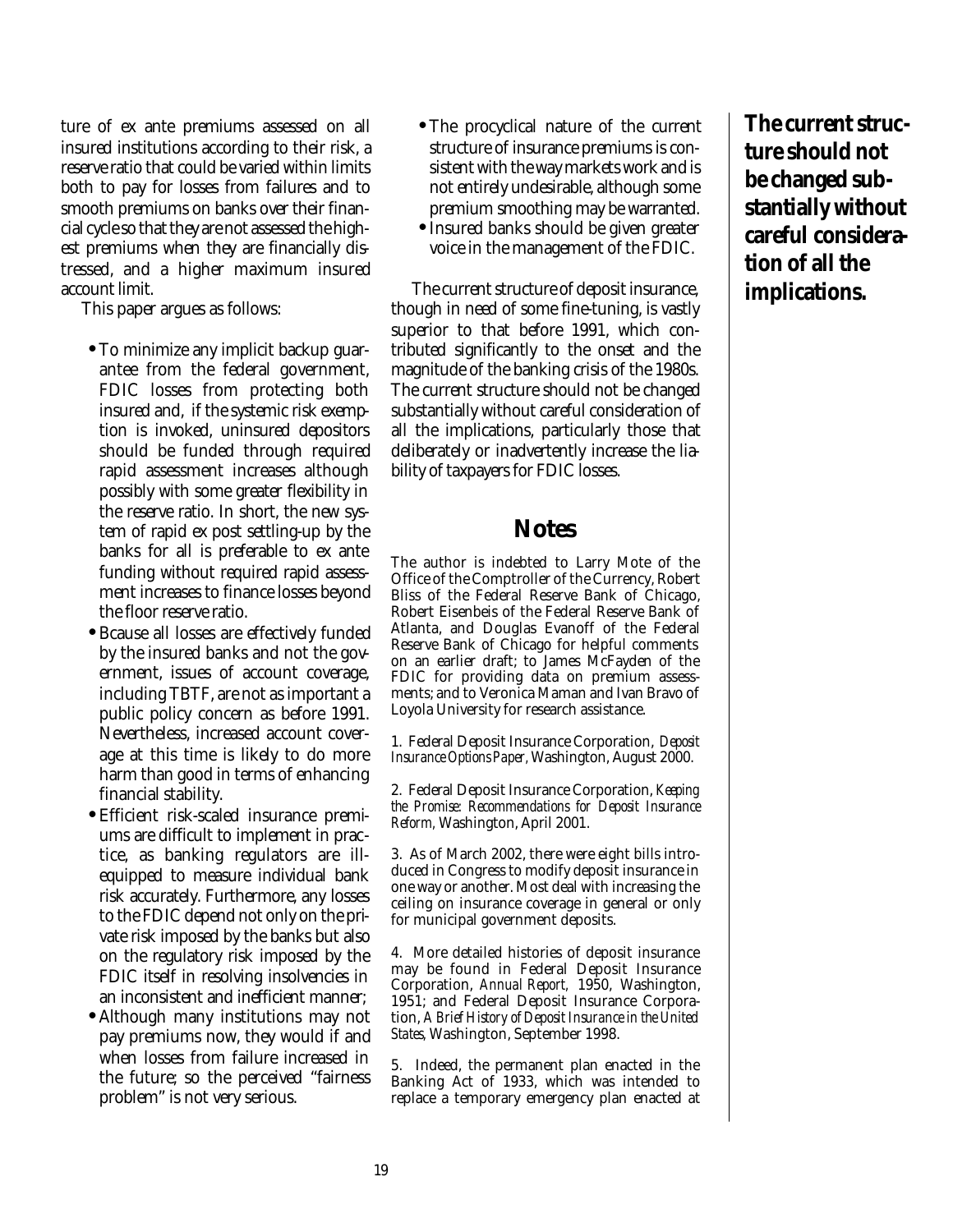the same time, was itself superseded first in 1934 by an act that extended the temporary plan and then by the Banking Act of 1935 before it even had a chance to go into effect.

6. See George G. Kaufman, "The U.S. Banking Debacle of the 1990s: Overview and Lessons, *Financier,* May 1995, pp. 9–26.

7. See Timothy Curry and Lynn Shibut, "The Cost of the Savings and Loan Crisis: Truth and Consequences," *FDIC Banking Review* 13, no. 2 (2000): 26–35.

8. Because federal government–provided and supervised deposit insurance of some type is currently a political reality in all countries, either explicitly or implicitly, the paper does not consider the pros and cons of removing such insurance in favor of a completely private structure. For the case against mandatory insurance, see, for instance, Joseph Pomykala, "Financial Deregulation," in *The Cato Handbook for Congress,* ed. E. Crane and D. Boaz (Washington: Cato Institute, 2001), pp. 257–70. For an analysis of how a voluntary system works in practice, see Thorsten Beck, "Deposit Insurance as Private Club: The Case of Germany," Working Paper, World Bank, Washington, June 2000.

9. The 1.25 percent designated reserve ratio was chosen apparently because it was the approximate average reserve ratio maintained by the FDIC throughout its history until the 1980s.

10. See George G. Kaufman, "The New Depositor Preference Act," *Managerial Finance* 23, no. 11 (1997): 56–63.

11. Regulators rate banks on each of the five areas on a scale of one to five, with one being the best and five being the worst. A composite rating is then derived from the ratings in the five areas to produce the CAMELs rating.

12. A number of deposit insurance funds in other countries, including those in the United Kingdom and France, are funded by ex post assessments. See Patricia Jackson, "Deposit Protection and Bank Failures in the United Kingdom," *Financial Stability Review,* Autumn 1996, pp. 38–43. See also Asli Demirguc-Kunt and Enrica Detragiache, "Does Deposit Insurance Increase Bank Stability? An Empirical Investigation," Working Paper, World Bank, Washington, April 2000; and Asli Demirguc-Kunt and Harry Huizinga, "Market Discipline and Financial Safety Net Design," Working Paper, World Bank, Washington, April 2000.

13. The original permanent deposit insurance plan enacted by Congress in 1933 and scheduled to go into effect on July 1, 1934, and then postponed

until July 1, 1935, also called for unlimited premium assessments on insured banks based on their total deposits. Banker opposition to this unlimited liability and regulatory agency, particularly FDIC, fear that few state non–Federal Reserve member banks, who were not required to be insured, would either not join the insurance system or withdraw from voluntary participation if there was unlimited liability caused Congress to rescind the permanent plan in 1935 before it ever went into effect and replace it with a structure of limited premiums and liability. In 1935, more than half of all insured banks, albeit mostly smaller banks, were voluntarily insured. See Christine M. Bradley, "An Historical Perspective on Deposit Insurance Coverage," *FDIC Banking Review* 13 no. 2 (2000): 1–25; and Bert Ely, "Banks Do Not Receive a Federal Safety Net Subsidy," in *Refuting the Federal Safety Net* "*Subsidy*" *Argument* (Washington: Financial Services Roundtable, September 1999).

14. It is believed that a premium rate of 8.3 basis points would have covered all but severe depression losses from the Civil War through 1933 had deposit insurance been in effect. See Carter Golembe, "Reflections on Deposit Insurance Reform," *Golembe Reports* 8 (2000).

15. See Federal Deposit Insurance Corporation Improvement Act, Sec. 302 (c) i.

16. See Federal Deposit Insurance Corporation, *Quarterly Banking Profile,* Third Quarter 2001, p. 19.

17. See Alan Greenspan, "Question and Answer Session Following the Keynote Address," in *The Changing Financial Industry Structure and Regulation* (Chicago: Federal Reserve Bank of Chicago, May 2000); and George G. Kaufman, "Are Some Banks Too Large To Fail? Myth and Reality," *Contemporary Policy Issues,* October 1990, pp. 1–14.

18. Federal Deposit Insurance Corporation Improvement Act, Sec. 141 (G) i.

19. See Frederic S. Mishkin, "Comment on Systemic Risk," in *Research in Financial Services,* ed. George G. Kaufman (Greenwich: JAI Press, 1995), vol. 7, pp. 31–45.

20. See George J. Benston and George G. Kaufman, "FDICIA after Five Years," *Journal of Economic Perspectives,* Summer 1997, pp. 139–158; George J. Benston and George G. Kaufman, "Deposit Insurance Reform and the FDIC Improvement Act: The Experience to Date," in Economic Perspectives (Chicago: Federal Reserve Bank of Chicago, Second Quarter 1998), pp. 2–20; and Laurence H. Meyer, "Controlling the Safety Net," Board of Governors of the Federal Reserve System, May 10, 2001.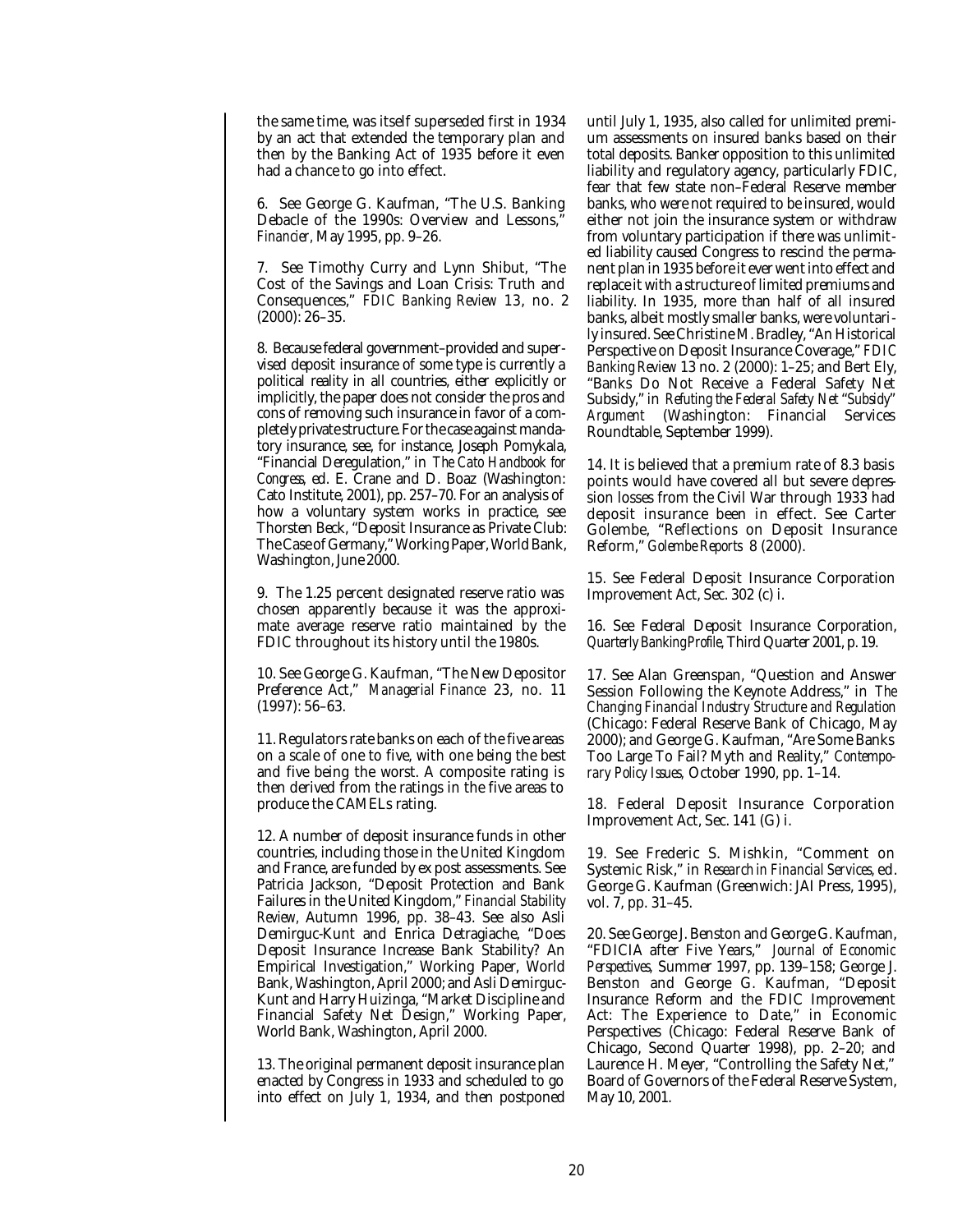21. See Greenspan, "Question and Answer Session."

22. See Alan Greenspan, "Remarks at 37th Annual Conference on Bank Structure and Competition," Board of Governors of the Federal Reserve System, May 10, 2001.

23. Congress established the Savings Association Insurance Fund in 1989 to replace the insolvent Federal Savings and Loan Insurance Corporation and placed it under the FDIC. At the same time, the commercial bank fund was renamed the Bank Insurance Fund. The FDIC administers both funds. There is little disagreement today about whether the funds should be merged or not—they should—and the issue is not considered in this paper. Any disagreement is more on the technical aspects of the actual merger.

24. See Pallavi Gogie, "Homeowners, Brace Yourselves," *Business Week,*September 17, 2001, p. 48.

25. See Benston and Kaufman, "FDICIA after Five Years."

26. See U.S. Shadow Financial Regulatory Committee, "Deposit Insurance Reform Options," Statement no. 165, American Enterprise Institute, December 4, 2000. There is evidence that strong interbank monitoring occurs in the private German deposit insurance system for private banks, which includes only some 300 banks. See Beck, "Deposit Insurance as Private Club."

27. See Demirguc-Kunt and Detragiache, "Does Deposit Insurance Increase Bank Stability?" Demirguc-Kunt and Huizinga, "Market Discipline and Financial Safety Net Design"; and Asli Demirguc-Kunt and Edward J. Kane, "Deposit Insurance around the Globe: Where Does It Work?" Working Paper, World Bank, July 2001.

28. A more detailed critique of measuring bank risk in this way appears in U.S. Shadow Financial Regulatory Committee, "Reforming Bank Capital Regulation," Statement no. 160, Washington, March 2, 2000.

29. To reduce these problems, a number of analysts have recently suggested requiring at least the large insured institutions to issue unsecured subordinated debt that would trade on financial markets at interest rates that incorporate investors' perceptions of the risk of loss. The spread of these rates over those of default-free Treasury securities of like maturity would be useful information for the FDIC to incorporate in its pricing of premiums. See ibid.

30. See Shadow Financial Regulatory Committee, "Deposit Insurance Reform Options."

31. See Laurence H. Meyer, "Federal Deposit Insurance Reform," Board of Governors of the Federal Reserve System, July 26, 2001; and Donald E. Powell, chairman, Federal Deposit Insurance Corporation, Testimony on Deposit Insurance Reform before the Subcommittee on Financial Institutions and Consumer Credit of the House Committee on Financial Services, October 17, 2001.

32. See Rob Blackwell, "In Focus: Suddenly, 'Premiums for All' Not Just Academic," *American Banker,* February 11, 2002, p. 1.

33. Salomon Smith Barney reported that it transferred some \$17 billion of customer balances from its money market funds to insured accounts at its affiliated Citibanks in the first quarter of 2001. Merrill Lynch reported a similar transfer of \$11 billion to its banks and a transfer of \$60 billion over the past year. Although large, these transfers are exceeded by increases in insured deposits of more than \$100 billion at community banks in the fourth quarter of 2000. See Rob Blackwell, "Merrill, Solly Put \$28 B into Insured Accounts," *American Banker,* April 19, 2001, p 1.

34. Pending bill H.R. 1293, the Deposit Insurance Stabilization Act, would permit the FDIC to assess an additional fee on rapidly growing institutions.

35. Higher limits at times applied to state and local government, IRA, and Keogh accounts. At present, all are subject to the \$100,000 ceiling, although demand deposits of municipal governments in banks in their home state at times qualify for an additional \$100,000 coverage. See Bradley, "A Historical Perspective on Deposit Insurance Coverage."

36. This ceiling was apparently chosen because it was the maximum amount that could be deposited with the then government-operated postal savings system, which was a competitor to the banks and thus fully guaranteed. See ibid.

37. See Mark J. Flannery, "Increasing Deposit Insurance Coverage," Report prepared for the American Bankers Association, December 2000.

38. The German deposit insurance system for private banks is managed only by the bank owners and has no public supervision. See Beck.

39. These issues are discussed at greater length in George G. Kaufman and Peter J. Wallison, "The New Safety Net," *Regulation,* Summer 2001, pp. 28–35.